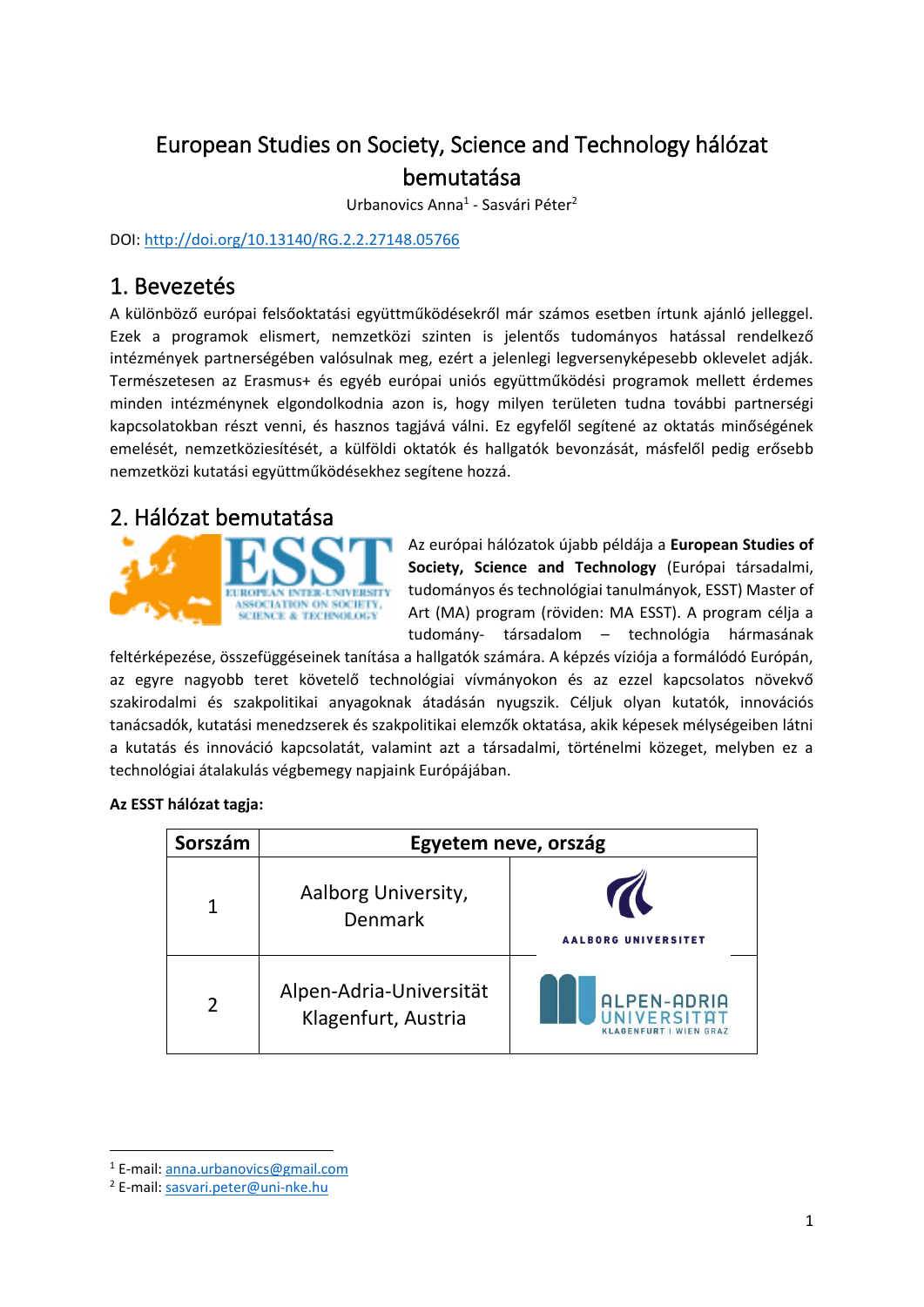| 3              | Autonomus University of<br>Madrid, Spain         | UNIVERSIDAD AUTONOMA<br>DE MADRID                    |
|----------------|--------------------------------------------------|------------------------------------------------------|
| 4              | Lund University, Sweden                          | LUND<br>UNIVERSITY                                   |
| 5              | Maastricht University, The<br><b>Netherlands</b> | <b>Maastricht</b><br><b>University</b>               |
| 6              | <b>Nicolaus Copernicus</b><br>University, Poland | <b>NICOLAUS COPERNICUS</b><br>UNIVERSITY<br>IN TORUŃ |
| $\overline{7}$ | NKUA/NTUA Athens,<br>Greece                      | National<br>Technical<br>University of<br>Athens     |
| 8              | Tallinn University of<br>Technology, Estonia     | TALLINN UNIVERSITY OF<br>TECHNOLOGY                  |
| 9              | University of Lisbon,<br>Portugal                | LISBOA<br>UNIVERSIDADE<br>DE LISBOA                  |
| 10             | Université catholique de<br>Louvain, Belgium     | <b>UCLouvain</b>                                     |
| 11             | University of Oslo,<br>Norway                    | UiO: Universitetet i Oslo                            |
| 12             | University of Strasbourg,<br>France              | UNIVERSITÉ DE STRASBOURG                             |
| 13             | University of Trento, Italy                      | university<br>OF TRENTO - Italy                      |

*Forrás: <http://esst.eu/programme-universities/>*

A képzés egy egyéves, 60 ECTS kreditet adó mesterképzés, mely a legtöbb partnerintézményben 1 évig tart, máshol (NKUA/NTUA Athens, Aalborg University) kétéves képzésbe került beágyazásra, míg Oslóban egy másfél éves 90 ECTS kreditet adó szak része. A teljes képzési időtől függetlenül maga a szak mindössze 1 éves és 60 kreditet ad, tehát a különböző egyetemek összehangolták képzéseiket ennek megfelelően. Vannak olyan intézmények, amelyek pedig csak a specializációk oktatásában vállalnak szerepet (pl. Aalborg University, University of Lisbon, Université catholique de Louvain, Lund University és Tallinn University of Technology).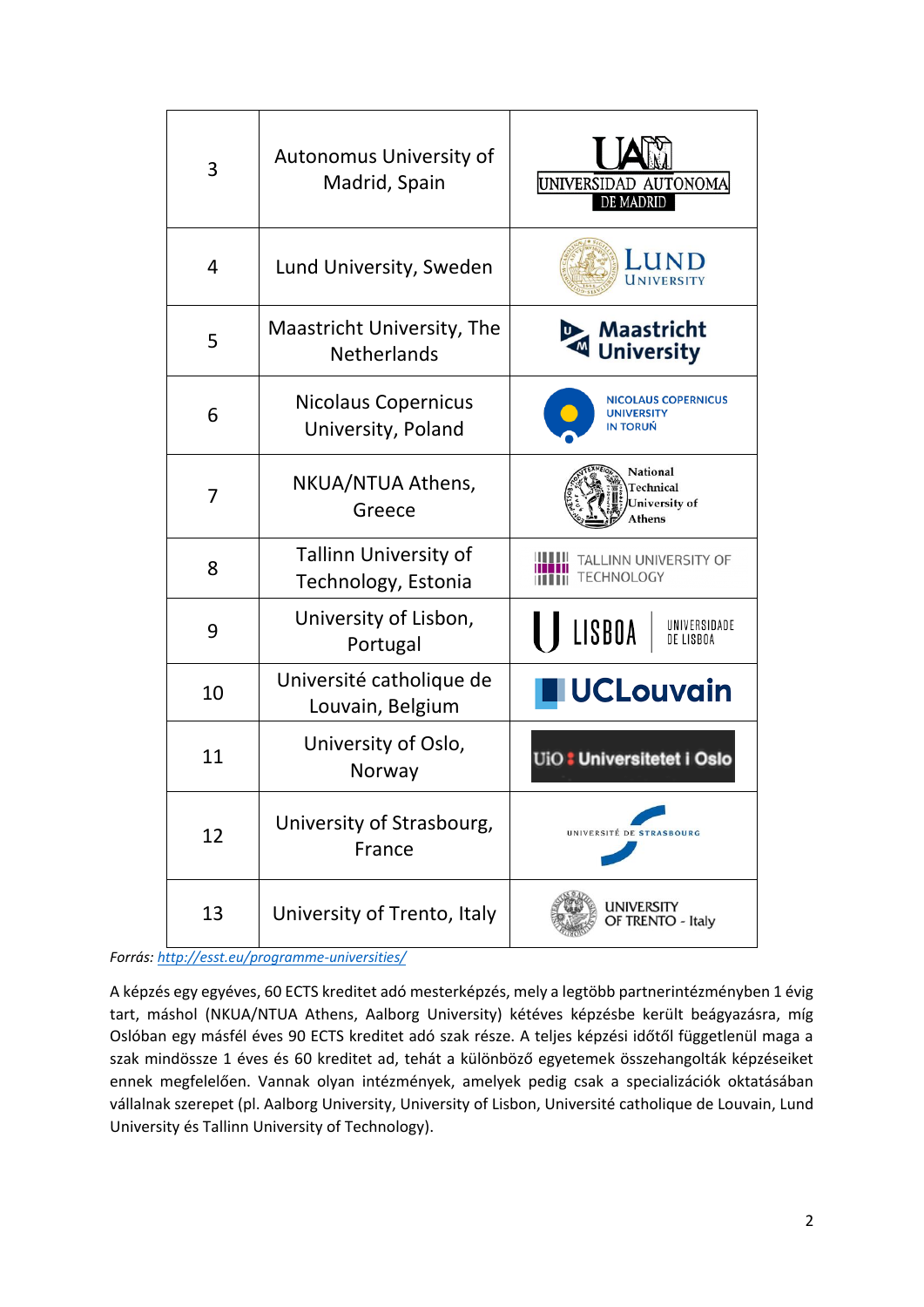A képzés 2 szemeszterből áll, melynek első féléve a Maastricht Egyetem képzési tematikája szerint a következő kurzusokból áll<sup>3</sup>:

- Introduction in Society, Science and Technology Studies,
- Science and Technology in the Making: Entering the World of the Laboratory,
- Interpreting the History of Science and Technology,
- Science and Technology Dynamics,
- Politics of Knowledge.

Az első szemeszterben tehát az alapozó, bevezető és általános kurzusok kerülnek meghirdetésre.

#### **Utána a választható specializációk a következők:**

| Sorszám         | <b>Egyetem neve</b>                            | Specializáció neve                                                                                          |
|-----------------|------------------------------------------------|-------------------------------------------------------------------------------------------------------------|
| 1               | Aalborg University, Denmark                    | Innovation Systems, Social and Ecological Change                                                            |
| $\overline{2}$  | Alpen-Adria-Universität<br>Klagenfurt, Austria | Governance, Innovation and Sustainability,                                                                  |
| 3               | Autonomus University of<br>Madrid, Spain       | Economics and Management of Innovation                                                                      |
| 4               | Lund University, Sweden                        | Innovation and Societal Challenges                                                                          |
| 5               | Maastricht University, The<br>Netherlands      | Science and Public Policy                                                                                   |
| 6               | Nicolaus Copernicus University,<br>Poland      | The Theory and Practice of Risk Society                                                                     |
| 7a              | NKUA/NTUA Athens, Greece                       | Philosophy and History of Science and Technology                                                            |
| 7b              | NKUA/NTUA Athens, Greece                       | Science, Technology and Sustainability: North-South<br>Comparisons                                          |
| 7c              | NKUA/NTUA Athens, Greece                       | Enabling and Disabling Dimensions of Technological Change                                                   |
| 7d              | NKUA/NTUA Athens, Greece                       | Law, Science and technology                                                                                 |
| 8               | Tallinn University of<br>Technology, Estonia   | <b>Innovation Policy and Small States</b>                                                                   |
| 9               | University of Lisbon, Portugal                 | Water management and water uses: public participation,<br>stakeholders' involvement and the role of science |
| 10              | Université catholique de<br>Louvain, Belgium   | Ethical and philosophical stakes of sciences in societies                                                   |
| 11a             | University of Oslo, Norway                     | Science and Technology in Politics and Society                                                              |
| 11 <sub>b</sub> | University of Oslo, Norway                     | Innovation and Global Challenges                                                                            |
| 12              | University of Strasbourg, France               | Atmospheric Sciences in the Anthropocene                                                                    |
| 13              | University of Trento, Italy                    | Science and Environment in Society; Science and<br><b>Environmental Communication</b>                       |

*Forrás: Specialisations[, https://www.maastrichtuniversity.nl/education/master/master-european-studies](https://www.maastrichtuniversity.nl/education/master/master-european-studies-society-science-and-technology/specialisations)[society-science-and-technology/specialisations](https://www.maastrichtuniversity.nl/education/master/master-european-studies-society-science-and-technology/specialisations)*

## 3. Következtetés

A Nemzeti Közszolgálati Egyetem profiljába jól illik a legtöbb specializáció, ezért érdemes lenne megfontolni az együttműködéshez való csatlakozás lehetőségét.

<sup>3</sup> Courses & curriculum 2019 – 2020[, https://www.maastrichtuniversity.nl/education/master/master-european](https://www.maastrichtuniversity.nl/education/master/master-european-studies-society-science-and-technology/courses-curriculum)[studies-society-science-and-technology/courses-curriculum](https://www.maastrichtuniversity.nl/education/master/master-european-studies-society-science-and-technology/courses-curriculum)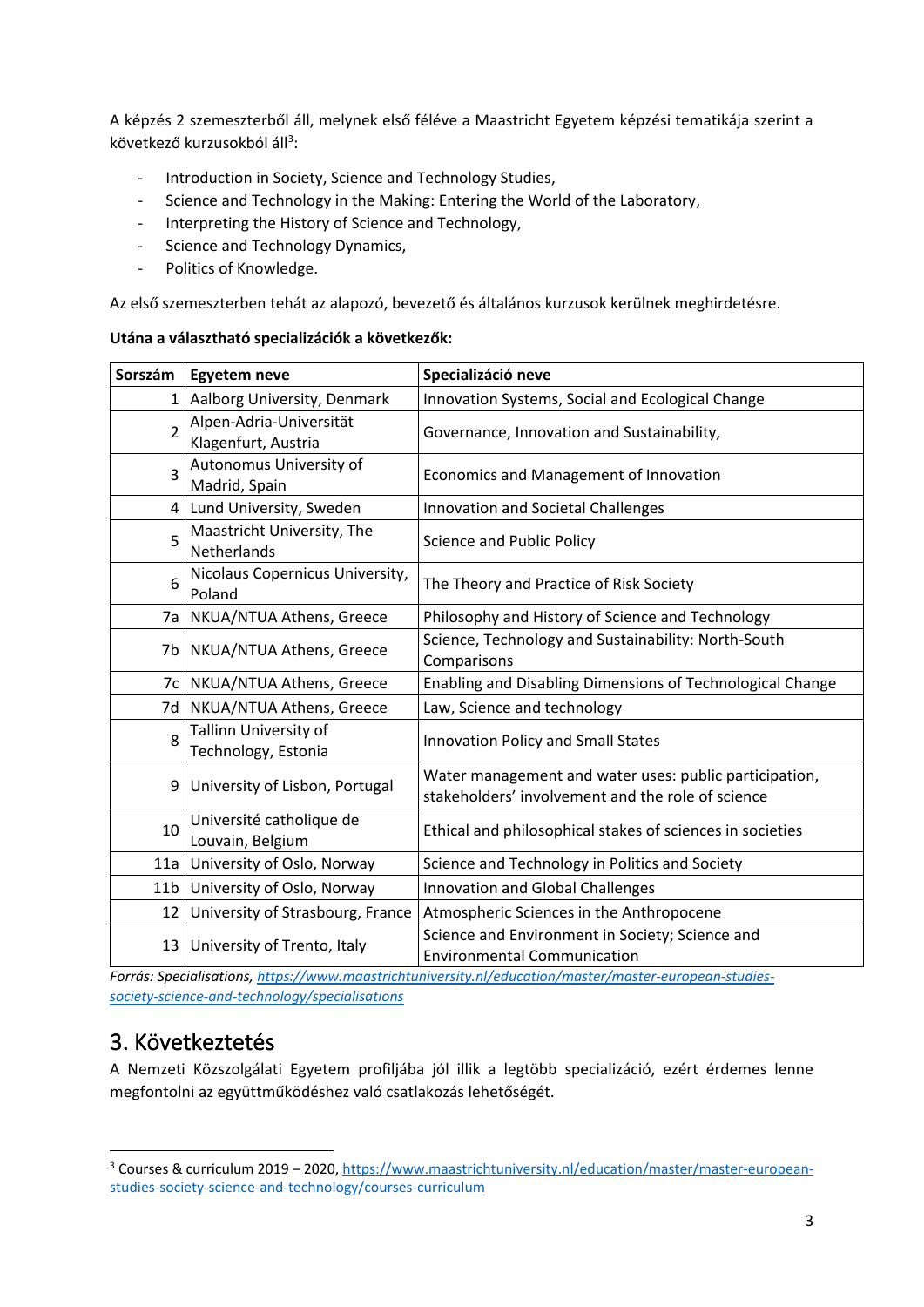# 4. Melléklet

Specializáció neve és az ahhoz használt irodalmak listája:

|   | Sorszám Egyetem neve                            | Specializáció neve                                                   | Kötelező- és javasolt irodalmak                                                                                                                                                                                                                                                                                                                       |
|---|-------------------------------------------------|----------------------------------------------------------------------|-------------------------------------------------------------------------------------------------------------------------------------------------------------------------------------------------------------------------------------------------------------------------------------------------------------------------------------------------------|
|   | 1 Aalborg University                            | <b>Innovation Systems,</b><br><b>Social and Ecological</b><br>Change | N.A.                                                                                                                                                                                                                                                                                                                                                  |
|   | Alpen-Adria-Universität<br>Klagenfurt (Austria) | Governance, Innovation<br>and Sustainability                         | Barben, Daniel, Erik Fisher, Cynthia Selin, David H. Guston (2008): Anticipatory Governance of<br>Nanotechnology: Foresight, Engagement, and Integration. In: Edward J. Hackett, Olga<br>Amsterdamska, Michael E. Lynch, Judy Wajcman (Eds.): Handbook of Science and Technology<br>Studies, Third Edition. Cambridge, Mass.: MIT Press, 979-1000.    |
|   | Alpen-Adria-Universität<br>Klagenfurt (Austria) | Governance, Innovation<br>and Sustainability                         | Bora, Alfons, Heiko Hausendorf (2006): Participatory science governance revisited: normative<br>expectations versus empirical evidence. In: Science and Public Policy 33(7): 478-488.                                                                                                                                                                 |
|   | Alpen-Adria-Universität<br>Klagenfurt (Austria) | Governance, Innovation<br>and Sustainability                         | El-Chichakli, Beate, Joachim von Braun, Christine Lang, Daniel Barben, Jim Philp (2016): Five<br>cornerstones of a global bioeconomy. In: Nature, 535, 221-223 (14 July) doi: 10.1038/535221a,<br>http://www.nature.com/news/policy-five-cornerstones-of-a-global-bioeconomy-1.20228,<br>http://rdcu.be/jhFc                                          |
|   | Alpen-Adria-Universität<br>Klagenfurt (Austria) | Governance, Innovation<br>and Sustainability                         | Hagendijk, Rob, Alan Irwin (2006): Public Deliberation and Governance: Engaging with Science<br>and Technology in Contemporary Europe. In: Minerva 05, 44(2):167-184                                                                                                                                                                                  |
| 6 | Alpen-Adria-Universität<br>Klagenfurt (Austria) | Governance, Innovation<br>and Sustainability                         | Hulme, Mike; Mahony, Martin (2010): Climate change: What do we know about the IPCC? In:<br>Progress in Physical Geography 34 (5), S. 705-718                                                                                                                                                                                                          |
|   | Alpen-Adria-Universität<br>Klagenfurt (Austria) | Governance, Innovation<br>and Sustainability                         | Jasanoff, Sheila (2007): Designs on Nature: Science and Democracy in Europe and the United<br>States. Princeton, N.J.: Princeton University Press                                                                                                                                                                                                     |
|   | Alpen-Adria-Universität<br>Klagenfurt (Austria) | Governance, Innovation<br>and Sustainability                         | Rip, Arie (2001): Contributions from Social Studies of Science and Constructive Technology<br>Assessment. In: Andrew Stirling (ed.), On Science and Precaution in the Management of<br>Technological Risk. Volume II. Case Studies. Sevilla: Institute for Prospective Technology Studies<br>(European Commission Joint Research Centre), pp. 94-122. |
| Q | Alpen-Adria-Universität<br>Klagenfurt (Austria) | Governance, Innovation<br>and Sustainability                         | Saille, Stevienna de; Medvecky, Fabien (2016): Innovation for a steady state. A case for<br>responsible stagnation. In: Economy and Society 45 (1), S. 1-23.                                                                                                                                                                                          |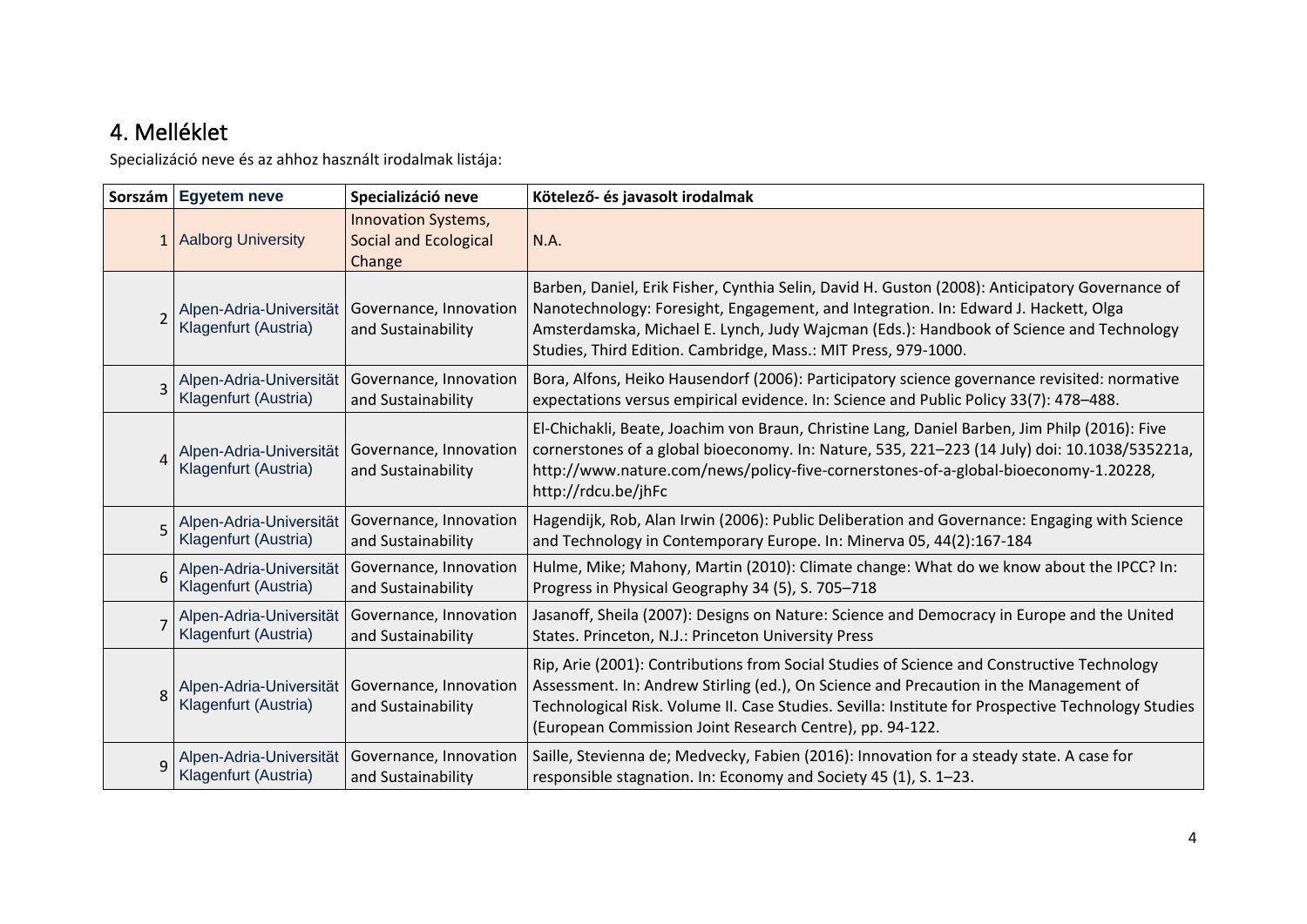| 10 | Alpen-Adria-Universität<br>Klagenfurt (Austria) | Governance, Innovation<br>and Sustainability        | Star, Susan L. (1999): The ethnography of infrastructure. In:American Behavioral Scientist 43,<br>pp. 377-391                                                                                                                                                                                                                  |
|----|-------------------------------------------------|-----------------------------------------------------|--------------------------------------------------------------------------------------------------------------------------------------------------------------------------------------------------------------------------------------------------------------------------------------------------------------------------------|
| 11 | Alpen-Adria-Universität<br>Klagenfurt (Austria) | Governance, Innovation<br>and Sustainability        | Stilgoe, Jack, Richard Owen, Phil Macnaghten (2013): Developing a framework for responsible<br>innovation. In: Research Policy 42, 1568-1580. doi:10.1016/j.respol.2013.05.008                                                                                                                                                 |
| 12 | Alpen-Adria-Universität<br>Klagenfurt (Austria) | Governance, Innovation<br>and Sustainability        | Stirling, Andrew, Steve Rayner (2016): Governing geoengineering: lessons, syndromes,<br>responses. In: Blackstock, Jason, Miller, Clark and Rayner, Steve (eds.), Geoengineering our<br>climate? Ethics, politics and governance. The Earthscan science in society series. Routledge,<br>London. ISBN 9781849713740 (in Press) |
| 13 | Alpen-Adria-Universität<br>Klagenfurt (Austria) | Governance, Innovation<br>and Sustainability        | Stirling, Andy (2014): Transforming power: social science and the politics of energy choices.<br>In: Energy Research & Social Science, 1. pp. 83-95.                                                                                                                                                                           |
| 14 | Alpen-Adria-Universität<br>Klagenfurt (Austria) | Governance, Innovation<br>and Sustainability        | Voß, Jan-Peter and Bornemann, Basil (2011): The Politics of Reflexive Governance: Challenges<br>for Designing Adaptive Management and Transition Management. In: Ecology and Society 16, 9.                                                                                                                                    |
| 15 | <b>Autonomous University</b><br>of Madrid       | <b>Economics and</b><br>Management of<br>Innovation | Griliches, Z. (1990): "Patents Statistics as Economic Indicators: A Survey". Journal of Economic<br>Literature, vol. XXVIII, pp. 1661-1707.                                                                                                                                                                                    |
| 16 | <b>Autonomous University</b><br>of Madrid       | <b>Economics and</b><br>Management of<br>Innovation | Cullis, R. (2007): "Using patent filings to measure innovation", Journal of Intellectual Property<br>Law & Practice, 2, pp. 345-352.                                                                                                                                                                                           |
| 17 | <b>Autonomous University</b><br>of Madrid       | <b>Economics and</b><br>Management of<br>Innovation | Borrás, S. (2003). The innovation policy of the Europe Union. From government to governance.<br>Ed. Edward Elgar. ISBN 1-84064-993-1.                                                                                                                                                                                          |
| 18 | <b>Autonomous University</b><br>of Madrid       | <b>Economics and</b><br>Management of<br>Innovation | Claire Nauwelaers and Rene Wintjes (2008). Innovation policy in Europe. Measurement and<br>Strategy. Ed. Edward Elgar. ISBN 978-1-84542-759-7.                                                                                                                                                                                 |
| 19 | <b>Autonomous University</b><br>of Madrid       | <b>Economics and</b><br>Management of<br>Innovation | American Psychological Association (2006), Publication Manual of the American Psychological<br>Association, Publicado por APA, sexta edición, Estados Unidos.                                                                                                                                                                  |
| 20 | <b>Autonomous University</b><br>of Madrid       | <b>Economics and</b><br>Management of<br>Innovation | Moses, J.W. y Knutsen, T.L. (2008), Ways of knowing. Competing methodologies and methods<br>in social and political research, Palgrave Macmillan. Nueva York.                                                                                                                                                                  |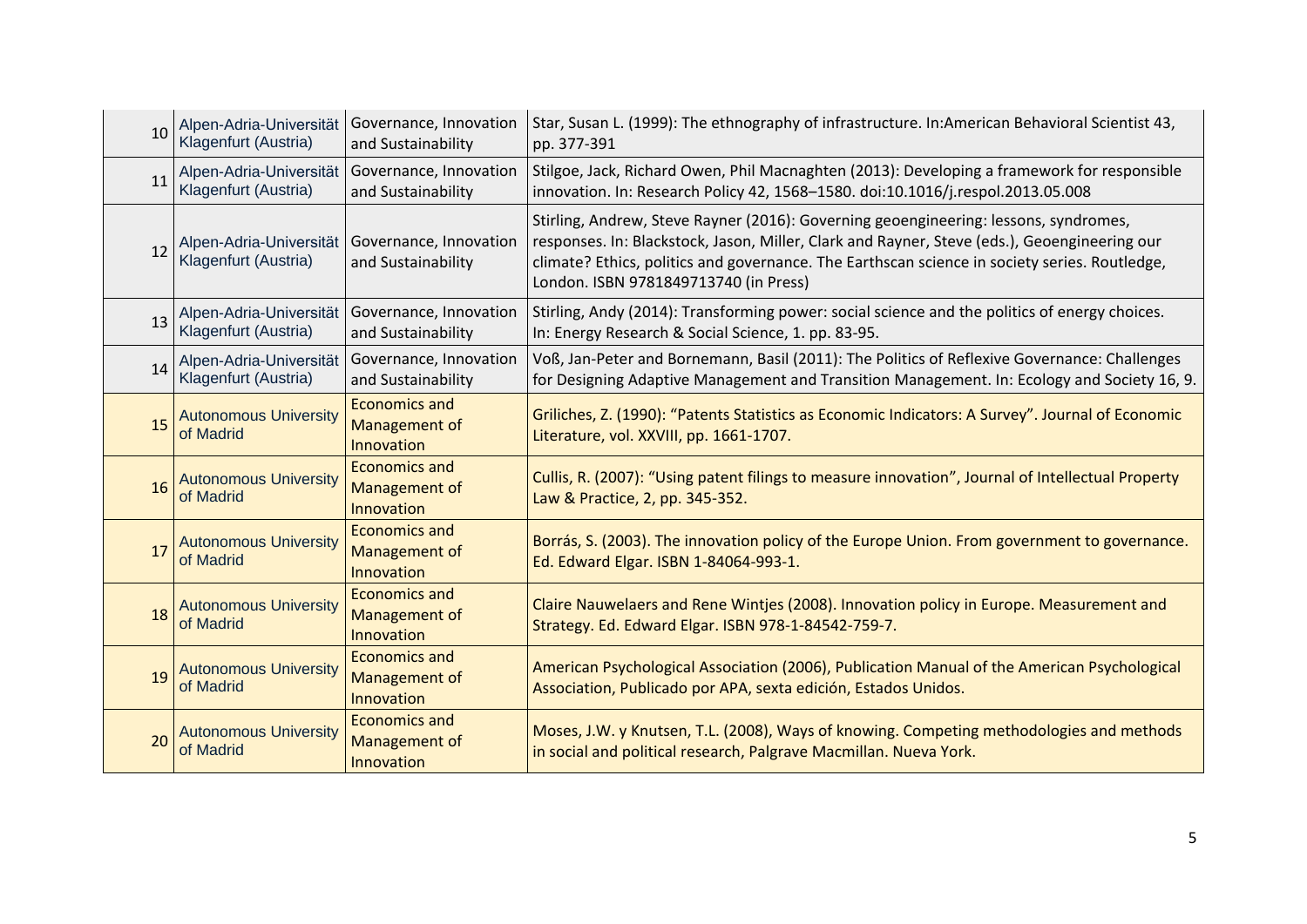| 21 | <b>Autonomous University</b><br>of Madrid | <b>Economics and</b><br>Management of<br>Innovation                 | Edquist C. (1997) Systems of Innovation. Technologies, Institutions and Organizations, London<br>and Washington, Pinter                                                                                                                                |
|----|-------------------------------------------|---------------------------------------------------------------------|--------------------------------------------------------------------------------------------------------------------------------------------------------------------------------------------------------------------------------------------------------|
| 22 | <b>Autonomous University</b><br>of Madrid | <b>Economics and</b><br>Management of<br>Innovation                 | Hidalgo, A. and Albors, J. (2008): "Innovation management techniques and tools: a review from<br>theory and practice". R&D Management, Vol. 38, nº 2.                                                                                                  |
|    | 23   Lund University                      | Sustainability<br>Transitions and the<br>Geography of<br>Innovation | N.A.                                                                                                                                                                                                                                                   |
|    | 24   Maastricht University                | <b>Science and Public</b><br>Policy                                 | Alasuutari, Pertti (2014): Epistemic Governance. An Approach to the Politics of Policy<br>Making. European Journal of Cultural and Political Sociology, 1, 1: 67-84.                                                                                   |
|    | 25   Maastricht University                | <b>Science and Public</b><br>Policy                                 | Barry, Andrew (2001). Political Machines. Governing a Technological Society. London:<br>Athlone.Bijker, W., Hendriks, R., & Bal, R. (2009). The Paradox of Scientific Authority. Boston:<br>MIT. Pp. 1-46; (71-106); 107-135.                          |
|    | 26   Maastricht University                | <b>Science and Public</b><br>Policy                                 | Callon, Michel; Lascombe, Pierre; Barthe, Jannick (2009): Acting in an Uncertain World. An<br>Essay on Technological Democracy. Cambridge, Mass.: MIT Press.                                                                                           |
| 27 | <b>Maastricht University</b>              | <b>Science and Public</b><br>Policy                                 | Chilvers, Jason & Matthew Kearnes (eds.) Remaking Participation. Science, environment and<br>emergent publics (pp. 32-63). London: Routledge.                                                                                                          |
|    | 28   Maastricht University                | <b>Science and Public</b><br>Policy                                 | Dean, Mitchel (1999) Governmentality. Power and Rule in Modern Society. London: Sage.                                                                                                                                                                  |
|    | 29   Maastricht University                | <b>Science and Public</b><br>Policy                                 | Frickel, Scott & Kelly Moore (eds) The New Political Sociology of Science (pp. 3-35). Madison:<br>University of Wiskonsin Press.                                                                                                                       |
|    | 30   Maastricht University                | <b>Science and Public</b><br>Policy                                 | Jasanoff, S. (2004). States of Knowledge. The Co-production of Science and Social Order.<br>London: Routledge.Jasanoff, S. (2005). Designs on Nature. Science and Democracy in Europe<br>and the United States. Princeton: Princeton University Press. |
| 31 | <b>Maastricht University</b>              | <b>Science and Public</b><br>Policy                                 | Jasanoff, S., & Kim, S.-H. (2015). Dreamscapes of Modernity. Sociotechnical Imaginaries and the<br>Fabrication of Power. Chicago: University of Chicago Press.                                                                                         |
| 32 | <b>Maastricht University</b>              | <b>Science and Public</b><br>Policy                                 | Jasanoff, Sheila & Hilton R. Simmet (2017) No funeral bells: Public reason in a 'post-truth'<br>age. Social Studies of Science, 47 (5): 751-770.                                                                                                       |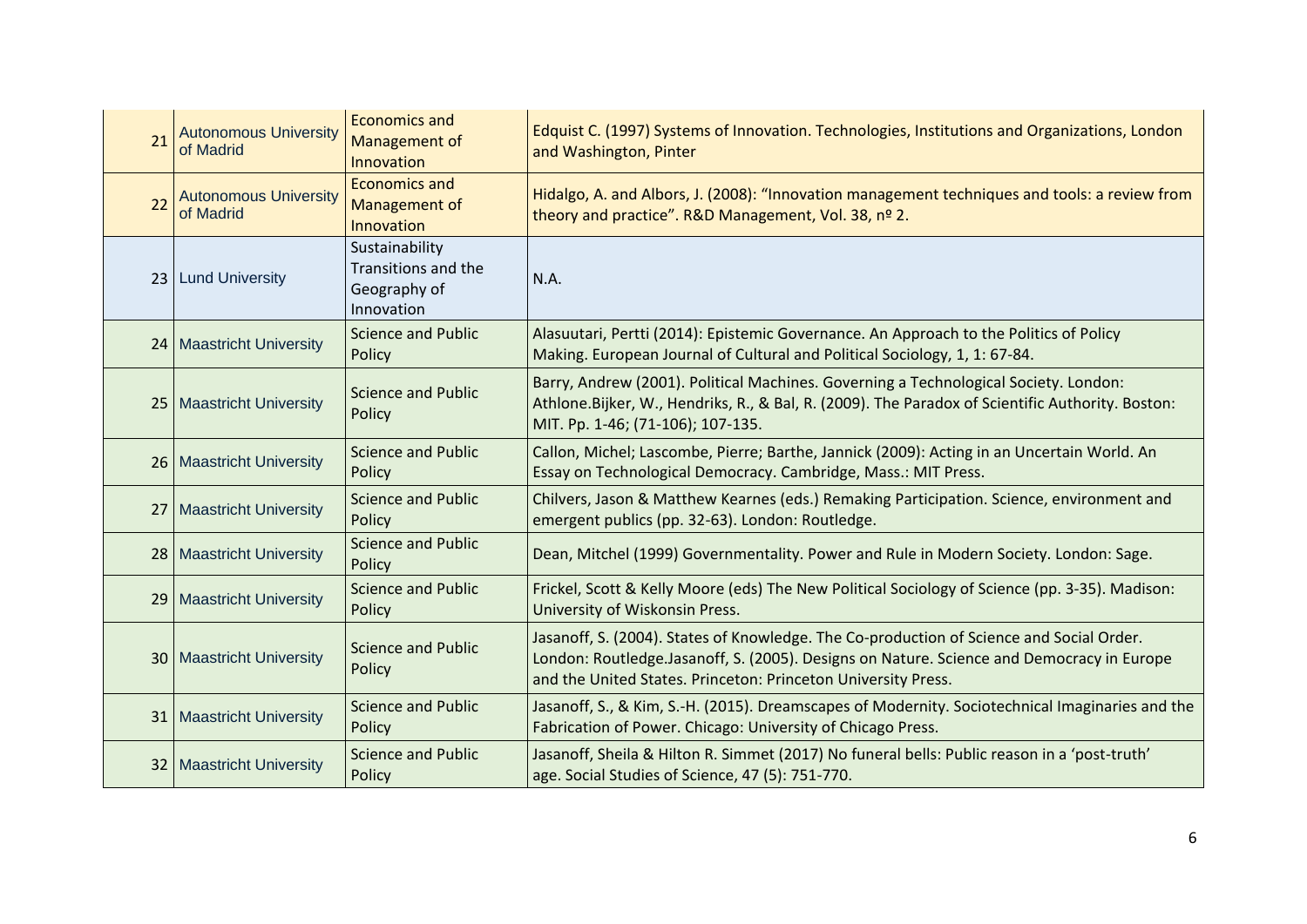|    | 33   Maastricht University                        | <b>Science and Public</b><br>Policy                                           | Owen, R.L. & M. Bessant & M. Heintz (eds.) (2014): Responsible Innovation. Managing the<br>Responsible Emergence of Science and Innovation in Society. Wiliey-Blackwell.                                   |
|----|---------------------------------------------------|-------------------------------------------------------------------------------|------------------------------------------------------------------------------------------------------------------------------------------------------------------------------------------------------------|
|    | 34   Maastricht University                        | <b>Science and Public</b><br>Policy                                           | Voss, Jan-Peter & Richard Freeman, eds. (2016): Knowing Governance. The Epistemic<br>Construction of Political Order. London: Macmillan . Research and Policy                                              |
| 35 | <b>Nicolaus Copernicus</b><br>University in Toruń | The Theory and Practice<br>of Risk Society                                    | N.A.                                                                                                                                                                                                       |
|    | 36   NKUA/NTUA, Athens                            | Philosophy and History<br>of Science and<br>Technology                        | N.A.                                                                                                                                                                                                       |
|    | 37   NKUA/NTUA, Athens                            | Science, Technology and<br>Sustainability: North-<br><b>South Comparison</b>  | Kostas Gavroglou et al., "Science and Technology in the European Periphery", History of Science                                                                                                            |
|    | 38 NKUA/NTUA, Athens                              | Science, Technology and<br>Sustainability: North-<br><b>South Comparison</b>  | Per Hogselius, Anique Hommels, Arne Kaijser and Erik van der Vleuten (eds), The Making of<br>Europe's Critical Infrastructures (Palgrave Macmillan: Hamshire, 2013), 157-183.                              |
|    | 39 NKUA/NTUA, Athens                              | Science, Technology and<br>Sustainability: North-<br><b>South Comparison</b>  | Vincent Lagendijk, Electrifying Europe: The Power of Europe in the Construction of Electricity<br>Networks (Amsterdam: Aksant, 2008).                                                                      |
|    | 40 NKUA/NTUA, Athens                              | Science, Technology and<br>Sustainability: North-<br><b>South Comparison</b>  | Erik van der Vleuten and Arne Kaijser, eds. Networking Europe: Transnational infrastructures<br>and the shaping of Europe, 1850-2000 (Sagamore Beach, MA: Science History Publications,<br>$2006$ ).       |
|    | 41   NKUA/NTUA, Athens                            | <b>Enabling and Disabling</b><br>Dimensions of<br><b>Technological Change</b> | Blume Stuart S. (2012). «What can the study of science and technology tell us about<br>disability?». In Routledge Handbook of Disability Studies, Watson Nick et al. (eds). London, New<br>York Routledge. |
|    | 42   NKUA/NTUA, Athens                            | <b>Enabling and Disabling</b><br>Dimensions of<br><b>Technological Change</b> | Danermark, B. (2002). Interdisciplinary Research and Critical Realism: the Example of Disability<br>Research, International Journal of Critical Realism.                                                   |
|    | 43   NKUA/NTUA, Athens                            | <b>Enabling and Disabling</b><br>Dimensions of<br><b>Technological Change</b> | Vasilis Galis. (2011). "Enacting disability: how can science and technology studies inform<br>disability studies?", Disability and Society, 26:7, 825-838.                                                 |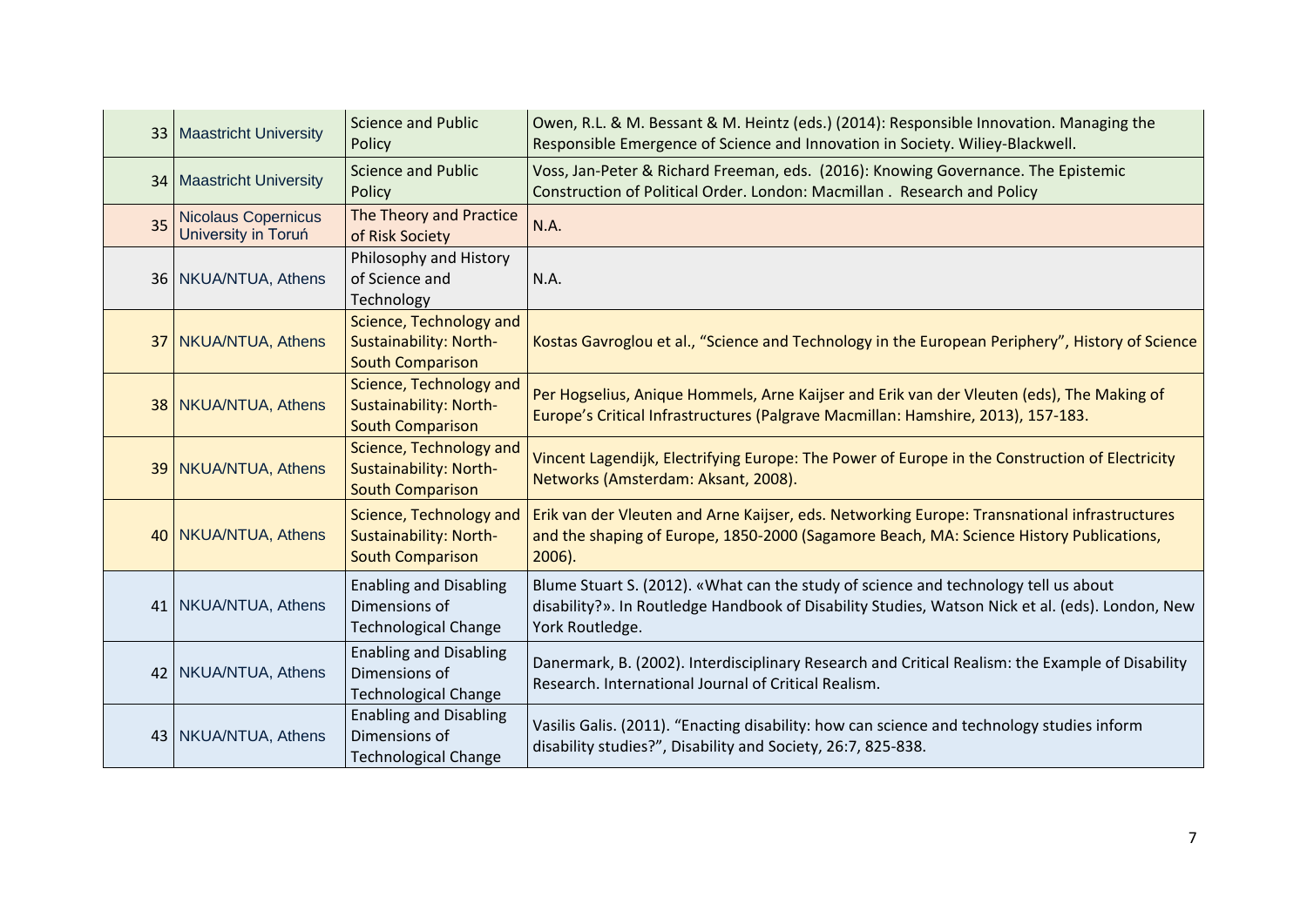| 44   NKUA/NTUA, Athens | <b>Enabling and Disabling</b><br>Dimensions of<br><b>Technological Change</b> | Mauldin Laura (2014). «Precarious Plasticity: Neuropolitics, Cochlear Implants, and the<br>Redefinition of Deafness». Science, Technology; Human Values, Vol.39. No.1, pp. 130-153.                                 |
|------------------------|-------------------------------------------------------------------------------|---------------------------------------------------------------------------------------------------------------------------------------------------------------------------------------------------------------------|
| 45   NKUA/NTUA, Athens | <b>Enabling and Disabling</b><br>Dimensions of<br><b>Technological Change</b> | Mills Mara (2011). «Hearing Aids and the History of Electronics Miniaturization». IEEE Annals of<br>the History of Computing.                                                                                       |
| 46   NKUA/NTUA, Athens | <b>Enabling and Disabling</b><br>Dimensions of<br><b>Technological Change</b> | Moser Ingunn (2006). «Disability and promises of technology: Technology, subjectivity and<br>embodiment within an order of the normal». Information, Communication; Society, Vol.9, No.3,<br>pp. 373-395.           |
| 47   NKUA/NTUA, Athens | <b>Enabling and Disabling</b><br>Dimensions of<br><b>Technological Change</b> | Tympas, Aristotle. 2004. Calculation and Computation. In New Dictionary of the History of<br>Ideas, Volume I. Maryanne Cline Horowitz. ed. New York: Charles Scribner's Sons. 255-259.                              |
| 48   NKUA/NTUA, Athens | <b>Enabling and Disabling</b><br>Dimensions of<br><b>Technological Change</b> | Tympas, Aristotle. 2005. Computers: Analog, and, Computers Hybrid. In Encyclopedia of 20th-<br>Century Technology. Colin Hempstead. ed. London: Routledge. 195-199, and, 202-204.                                   |
| 49   NKUA/NTUA, Athens | <b>Enabling and Disabling</b><br>Dimensions of<br><b>Technological Change</b> | Wolbring Gregor (2005). The Triangle of Enhancement Medicine, Disabled People, and the<br>Concept of Health: A New Challenge for HTA, Health Research, and Health Policy. HTA Initiative<br>#23. Alberta: AHFMR.'§x |
| 50   NKUA/NTUA, Athens | <b>Enabling and Disabling</b><br>Dimensions of<br><b>Technological Change</b> | Winance Myriam (2006). «Trying Out the Wheelchair: The Mutual Shaping of People and<br>Devices through Adjustment». Science, Technology, & Human Values, Vol.31, No.1, pp. 52-72.                                   |
| 51   NKUA/NTUA, Athens | Law, Science and<br>Technology                                                | Arapostathis Stathis and Graeme Gooday, Patently Contestable: Electrical Technologies and<br>Inventor Identities on Trial in Britain (MIT Press, 2013).                                                             |
| 52   NKUA/NTUA, Athens | Law, Science and<br>Technology                                                | Arapostathis Stathis and Graham Dutfield (eds.), Knowledge Management and Intellectual<br>Property: Concepts, Actors and Practices from the Past to the Present (Edward Elgar, 2013)                                |
| 53   NKUA/NTUA, Athens | Law, Science and<br>Technology                                                | Biagioli Mario, Martha Woodmansee and Peter Jaszi, Making and Unmaking Intellectual<br>Property, edited volume, (Chicago: University of Chicago Press, 2011).                                                       |
| 54   NKUA/NTUA, Athens | Law, Science and<br>Technology                                                | Biagioli Mario and Jessica Riskin, Nature Engaged, edited volume (New York: Palgrave-<br>MacMillan Publishers, 2012).                                                                                               |
| 55 NKUA/NTUA, Athens   | Law, Science and<br>Technology                                                | Biagioli Mario, Galileo's Instruments of Credit: Telescopes, Images, Secrecy, (Chicago: University<br>of Chicago Press, 2006)                                                                                       |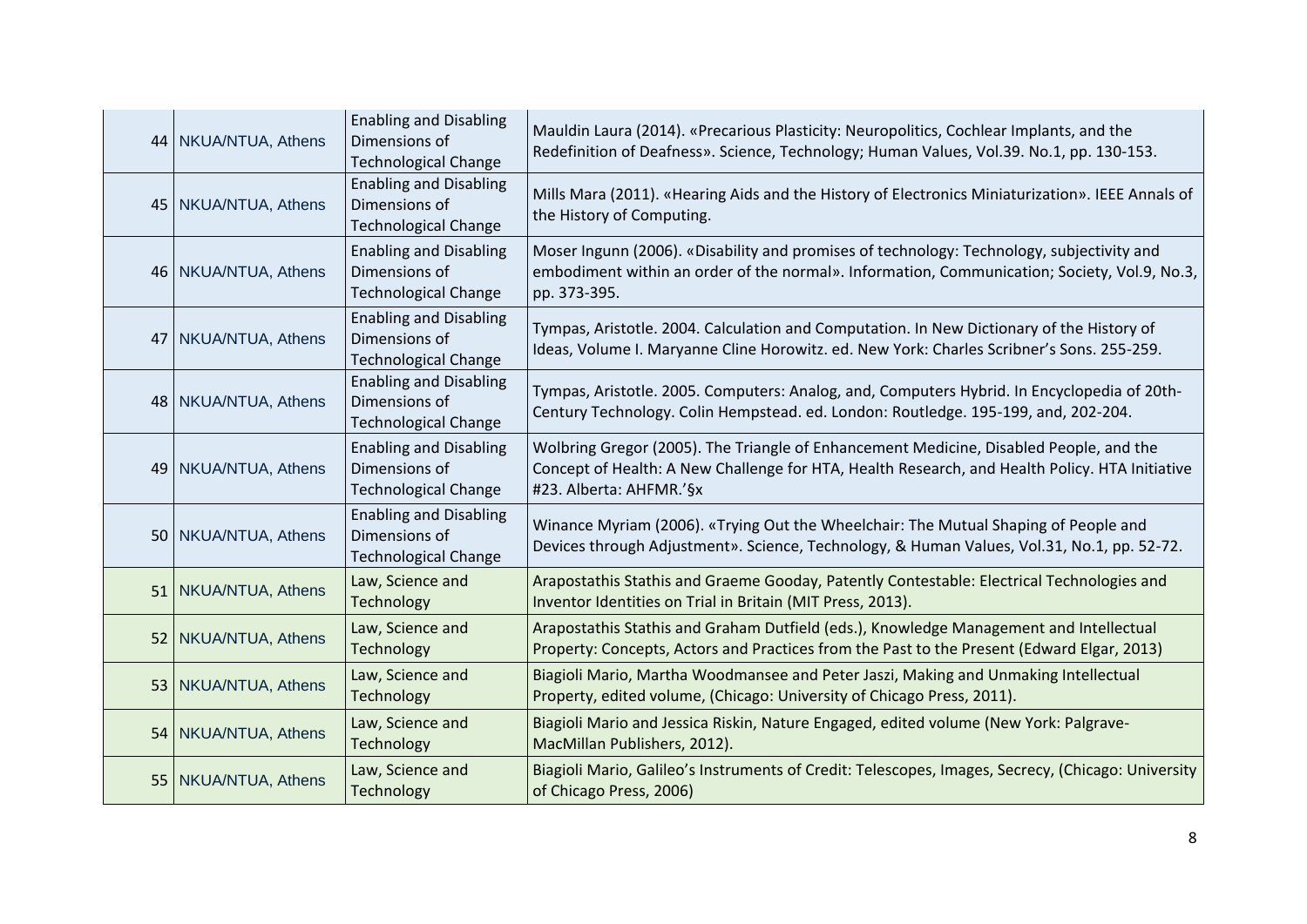|    | 56   NKUA/NTUA, Athens                            | Law, Science and<br>Technology                      | Biagioli Mario and Peter Galison, Scientific Authorship: Credit and Intellectual Property in<br>Science, edited volume, (New York: Routledge, 2003).                                                                |
|----|---------------------------------------------------|-----------------------------------------------------|---------------------------------------------------------------------------------------------------------------------------------------------------------------------------------------------------------------------|
|    | 57 NKUA/NTUA, Athens                              | Law, Science and<br>Technology                      | Cloatre, Emilie and Martyn Pickersgill (eds), Knowledge, Technology and Law (Law, Science and<br>Society) Routledge, 2014                                                                                           |
|    | 58   NKUA/NTUA, Athens                            | Law, Science and<br>Technology                      | Hilgartner, Stephen, Selective Flows of Knowledge in Technoscientific Interaction: Information<br>Control in Genome Research," The British Journal for History of Science, 2012.                                    |
|    | 59   NKUA/NTUA, Athens                            | Law, Science and<br>Technology                      | Hilgartner, Stephen, "Intellectual Property and the Politics of Emerging Technology: Inventors,<br>Citizens, and Powers to Shape the Future." Chicago-Kent Law Review (2009), Vol. 84, No. 1, pp.<br>197-224.       |
|    | 60 NKUA/NTUA, Athens                              | Law, Science and<br>Technology                      | Hilgartner, Stephen, Clark Miller, and Rob Hagendijk, eds., Science & Democracy: Making<br>Knowledge and Making Power in the Biosciences and Beyond, Routledge (2015).                                              |
|    | 61   NKUA/NTUA, Athens                            | Law, Science and<br>Technology                      | Jasanoff, Sheila, Science at the Bar, Harvard University Press, 1995.                                                                                                                                               |
|    | 62   NKUA/NTUA, Athens                            | Law, Science and<br>Technology                      | Jasanoff, Sheila, The Fifth Branch: Science Advisors as Policymakers, Harvard University Press,<br>1990.                                                                                                            |
|    | 63   NKUA/NTUA, Athens                            | Law, Science and<br>Technology                      | Jasanoff, Sheila, "Science and the Statistical Victim: Modernizing Knowledge in Breast Implant<br>Litigation," Social Studies of Science, Vol. 32, No. 1 (Feb., 2002), pp. 37-69.                                   |
|    | 64   NKUA/NTUA, Athens                            | Law, Science and<br>Technology                      | Jasanoff, Sheila, 'Law's Knowledge: Science for Justice in Legal Settings', American Journal of<br>Public Health   Supplement 1, 2005, Vol 95, No. S1                                                               |
|    | 65   NKUA/NTUA, Athens                            | Law, Science and<br>Technology                      | Jasanoff, Sheila (ed.), Reframing Rights: Bioconstitutionalism in the Genetic Age Cambridge MA:<br>MIT Press, 2011                                                                                                  |
|    | 66   NKUA/NTUA, Athens                            | Law, Science and<br>Technology                      | Jasanoff, Sheila (ed.), States of Knowledge: The Co-production of Science and the Social Order<br>(Routledge, 2006)                                                                                                 |
| 67 | <b>Tallinn University of</b><br><b>Technology</b> | <b>Innovation Policy and</b><br><b>Small States</b> | Rainer Kattel, Wolfgang Drechsler and Erkki Karo. 2018. Innovation Bureaucracy: How<br>governments successfully organize innovation. Yale University Press.                                                         |
| 68 | <b>Tallinn University of</b><br>Technology        | <b>Innovation Policy and</b><br><b>Small States</b> | Erkki Karo, Rainer Kattel. 2018. The Bit and the Rainforest: Towards an Evolutionary Theory of<br>Policy Capacity. UCL Institute for Innovation and Public Purpose, IIPP Working Paper Series (IIPP<br>WP 2018-03). |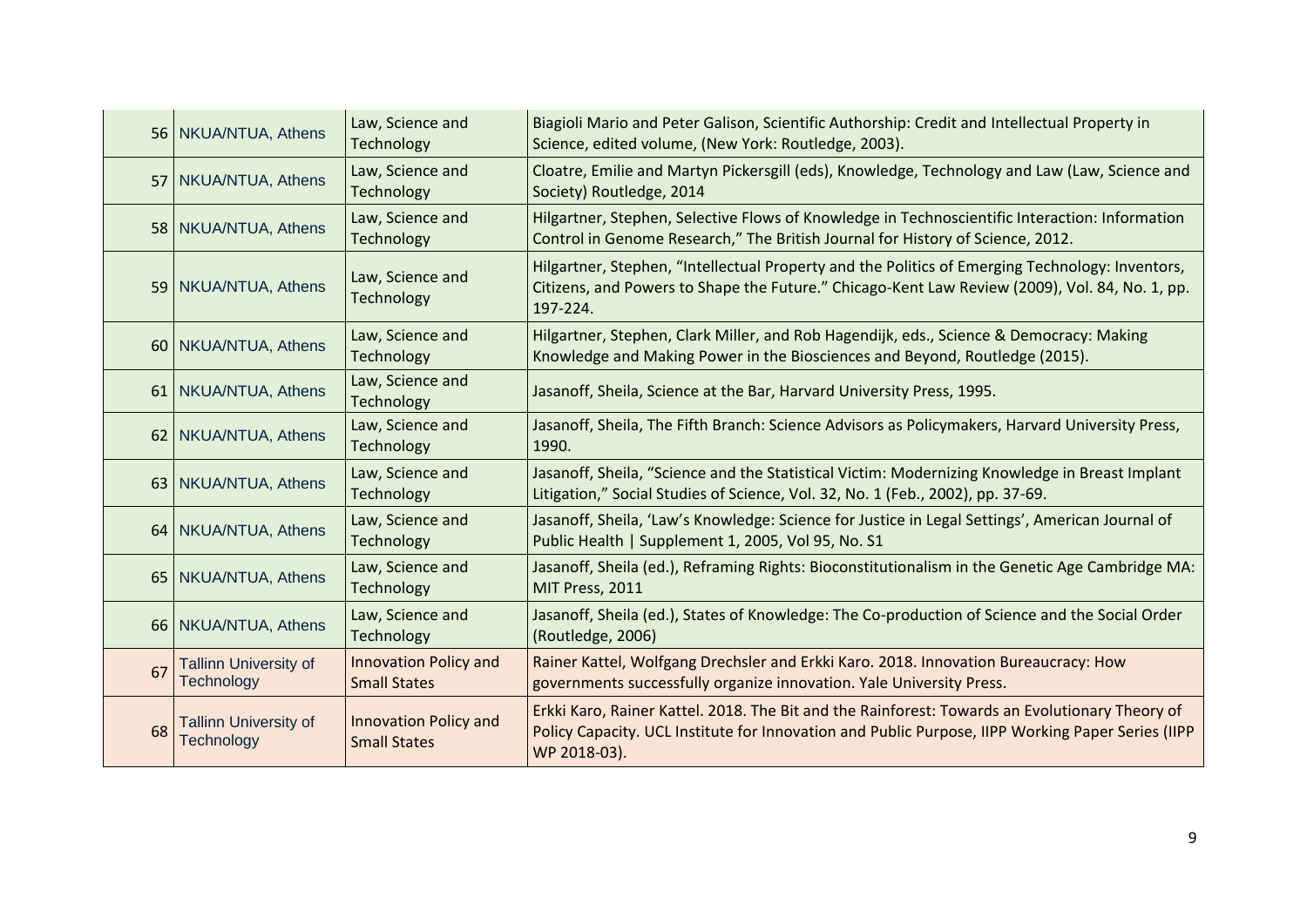| 69 | <b>Tallinn University of</b>                      | <b>Innovation Policy and</b>                        | Mariana Mazzucato. 2011. The Entrepreneurial State: Debunking Public vs. Private Sector                                                                                                                              |
|----|---------------------------------------------------|-----------------------------------------------------|----------------------------------------------------------------------------------------------------------------------------------------------------------------------------------------------------------------------|
|    | <b>Technology</b>                                 | <b>Small States</b>                                 | Myths. Anthem Press, UK.                                                                                                                                                                                             |
| 70 | <b>Tallinn University of</b>                      | <b>Innovation Policy and</b>                        | Mariana Mazzucato. 2016. From market fixing to market-creating: a new framework for                                                                                                                                  |
|    | <b>Technology</b>                                 | <b>Small States</b>                                 | innovation policy. Industry and Innovation, 23(2), 140-156.                                                                                                                                                          |
| 71 | <b>Tallinn University of</b>                      | <b>Innovation Policy and</b>                        | Jan Fagerberg, Ben R. Martin and Esben S. Andersen. 2013. Innovation Studies. Evolution and                                                                                                                          |
|    | <b>Technology</b>                                 | <b>Small States</b>                                 | Future Challenges. Oxford University Press.                                                                                                                                                                          |
| 72 | <b>Tallinn University of</b>                      | <b>Innovation Policy and</b>                        | Richard Nelson. 2011. The Moon and the Ghetto revisited. Science and Public Policy, 38(9),                                                                                                                           |
|    | <b>Technology</b>                                 | <b>Small States</b>                                 | November, 681-690.                                                                                                                                                                                                   |
| 73 | <b>Tallinn University of</b>                      | <b>Innovation Policy and</b>                        | Richard Nelson. 1994. The Co-evolution of Technology, Industrial Structure, and Supporting                                                                                                                           |
|    | <b>Technology</b>                                 | <b>Small States</b>                                 | Institutions. Industrial and Corporate Change, 3(1) January, 47-63.                                                                                                                                                  |
| 74 | <b>Tallinn University of</b>                      | <b>Innovation Policy and</b>                        | Charles A. O'Reilly III and Michael L. Tushman. Ambidexterity as a dynamic capability: Resolving                                                                                                                     |
|    | <b>Technology</b>                                 | <b>Small States</b>                                 | the innovator's dilemma. Research in Organizational Behavior 28 (2008) 185-206.                                                                                                                                      |
| 75 | <b>Tallinn University of</b><br><b>Technology</b> | <b>Innovation Policy and</b><br><b>Small States</b> | Dan Breznitz and Darius Ornston. The politics of partial success: fostering innovation in<br>innovation policy in an era of heightened public scrutiny. Socio-Economic Review, 2016, Vol. 0,<br>No. 0, 1-21.         |
| 76 | <b>Tallinn University of</b><br><b>Technology</b> | <b>Innovation Policy and</b><br><b>Small States</b> | Veiko Lember. The role of new technologies in co-production. In: Brandsen, T.; Steen, T.;<br>Verschuere, B. (Ed.). Co-production and co- creation: engaging citizens in public service<br>delivery. Routledge, 2018. |
| 77 | <b>Tallinn University of</b>                      | <b>Innovation Policy and</b>                        | Piret Tõnurist, Rainer Kattel, Veiko Lember. 2017. Innovation Labs in the Public Sector: what                                                                                                                        |
|    | <b>Technology</b>                                 | <b>Small States</b>                                 | they are and what they do? Public Management Review, 19 (10), 1455-1479.                                                                                                                                             |
| 78 | <b>Tallinn University of</b>                      | <b>Innovation Policy and</b>                        | Veiko Lember, Rainer Kattel, Piret Tõnurist. 2018. Technological Capacity in Public Sector: The                                                                                                                      |
|    | <b>Technology</b>                                 | <b>Small States</b>                                 | Case of Estonia. International Review of Administrative Sciences, 84 (2), 214-230                                                                                                                                    |
| 79 | <b>Tallinn University of</b>                      | <b>Innovation Policy and</b>                        | Vasilis Niaros, Vasilis Kostakis, Wolfgang Drechsler. 2017. Making (in) the smart city: The                                                                                                                          |
|    | <b>Technology</b>                                 | <b>Small States</b>                                 | emergence of makerspaces. Telematics and Informatics, 34 (7), 1143-1152.                                                                                                                                             |
| 80 | <b>Tallinn University of</b>                      | <b>Innovation Policy and</b>                        | Michel Bauwens, Vasilis Kostakis, Stacco Troncoso, Ann Marie Utratel. 2017. Commons                                                                                                                                  |
|    | <b>Technology</b>                                 | <b>Small States</b>                                 | Transition and Peer-to-Peer: A Primer. Amsterdam: Transnational Institute.                                                                                                                                           |
| 81 | <b>Tallinn University of</b>                      | <b>Innovation Policy and</b>                        | Ralf-Martin Soe, Wolfgang Drechsler. 2017. Agile local governments: experimentation before                                                                                                                           |
|    | <b>Technology</b>                                 | <b>Small States</b>                                 | implementation. Government Information Quarterly                                                                                                                                                                     |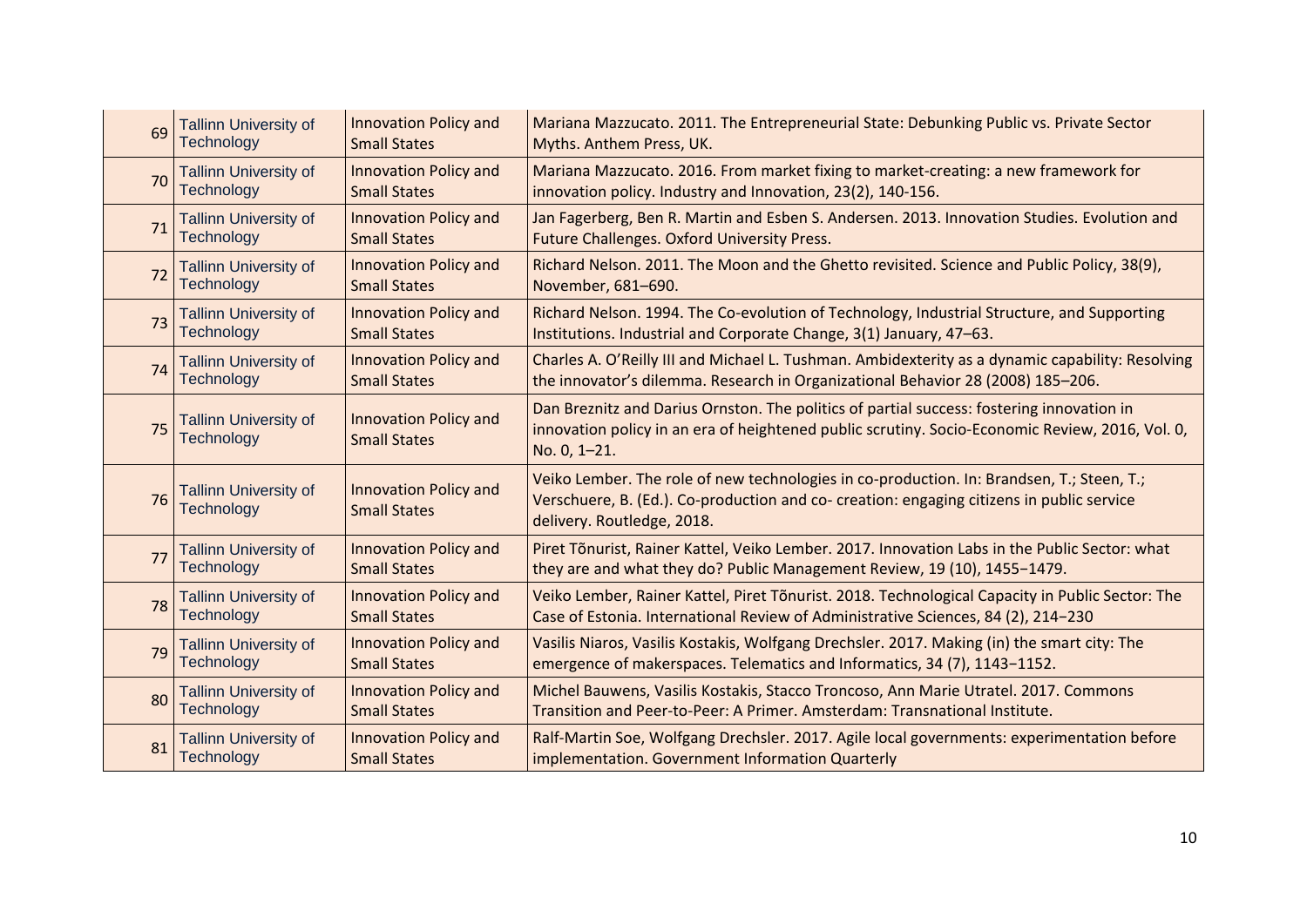| 82 | <b>Tallinn University of</b>      | Innovation Policy and             | Ralf-Martin Soe. 2018. Smart Cities - From Silos to Cross-Border Approach. International                                                                                                                                                                                                                                                                                                                                        |
|----|-----------------------------------|-----------------------------------|---------------------------------------------------------------------------------------------------------------------------------------------------------------------------------------------------------------------------------------------------------------------------------------------------------------------------------------------------------------------------------------------------------------------------------|
|    | <b>Technology</b>                 | <b>Small States</b>               | Journal of E-Planning Research (IJEPR), 7 (2), 70-88.                                                                                                                                                                                                                                                                                                                                                                           |
| 83 | University of Lisbon,<br>Portugal | Watermanagement and<br>water uses | Bento, S., Varanda, M., Richard-Ferroudji A., Faysse N., (2015). Is Climate Change Research<br>Truly Collaborative? Revista Lusófona de Estudos Culturais, vol. 3, n. 2, 2015/2016, pp. 217 -<br>236.                                                                                                                                                                                                                           |
| 84 | University of Lisbon,<br>Portugal | Watermanagement and<br>water uses | Bento, S., Errahj M., Faysse N., Richard-Ferroudji A., Rollin D., Varanda, M. e Schmidt, L. (2009),<br>Farmer perception of climate variabilities and change, and of their impacts at local and regional<br>level: the case of groundwater users of coastal aquifers in France, Portugal and Morocco,<br>in Proceedings of the 9th Conference of the European Sociological Association (ESA).                                   |
| 85 | University of Lisbon,             | Watermanagement and               | Faysse, N. (2006), Troubles on the way: an analysis of the challenges faced by multi-stakeholder                                                                                                                                                                                                                                                                                                                                |
|    | Portugal                          | water uses                        | platforms, Natural Resources Forum, 30, 219-229.                                                                                                                                                                                                                                                                                                                                                                                |
| 86 | University of Lisbon,<br>Portugal | Watermanagement and<br>water uses | Faysse, N., Rinaudo, J.-D., Bento, S., Richard-Ferroudji, A., Errahj, M., Varanda, M., Imache, A.,<br>Dionnet, M., Rollin, G., Garin, P., Kuper, M., Maton, L., Montginoul, M. (2012) Participatory<br>analysis for adaptation to climate change in Mediterranean agricultural systems: possible<br>choices in process design, Regional Environmental Change, Online First, 20 October 2012 (DOI<br>10.1007/s10113-012-0362-x). |
| 87 | University of Lisbon,             | Watermanagement and               | Jasanoff, S. (2003), Technologies of humilities: Citizens participation in governing science.                                                                                                                                                                                                                                                                                                                                   |
|    | Portugal                          | water uses                        | Minerva 41 (3): 223-244.                                                                                                                                                                                                                                                                                                                                                                                                        |
| 88 | University of Lisbon,<br>Portugal | Watermanagement and<br>water uses | Mostert, E. (2003), The challenge of public participation, Water Policy, 5, 179-197.                                                                                                                                                                                                                                                                                                                                            |
| 89 | University of Lisbon,<br>Portugal | Watermanagement and<br>water uses | Mourik, R (2004), Did the water kill the cows? The distribution and democratization of risk,<br>responsibility and liability in a Dutch agricultural controversy on water pollution and water<br>pollution and cattle sickness. Universiteit Maastricht: Pallas Publication.                                                                                                                                                    |
| 90 | University of Lisbon,             | Watermanagement and               | O'Connor, Robert, E. et al. (2000) Stakeholder involvement in climate assessment: bridging the                                                                                                                                                                                                                                                                                                                                  |
|    | Portugal                          | water uses                        | gap between scientific research and the public, Climate Research, vol.14., 255-260.                                                                                                                                                                                                                                                                                                                                             |
| 91 | University of Lisbon,             | Watermanagement and               | Rinaudo, J. D., and P. Garin. (2005). The benefits of combining lay and expert input for water-                                                                                                                                                                                                                                                                                                                                 |
|    | Portugal                          | water uses                        | management planning at the watershed level. Water Policy 7, 279-293.                                                                                                                                                                                                                                                                                                                                                            |
| 92 | University of Lisbon,             | Watermanagement and               | Roncoli. C. (2006). Ethnographic and participatory approaches to research on farmers'                                                                                                                                                                                                                                                                                                                                           |
|    | Portugal                          | water uses                        | responses to climate predictions. Climate Research, 33: 81-99.                                                                                                                                                                                                                                                                                                                                                                  |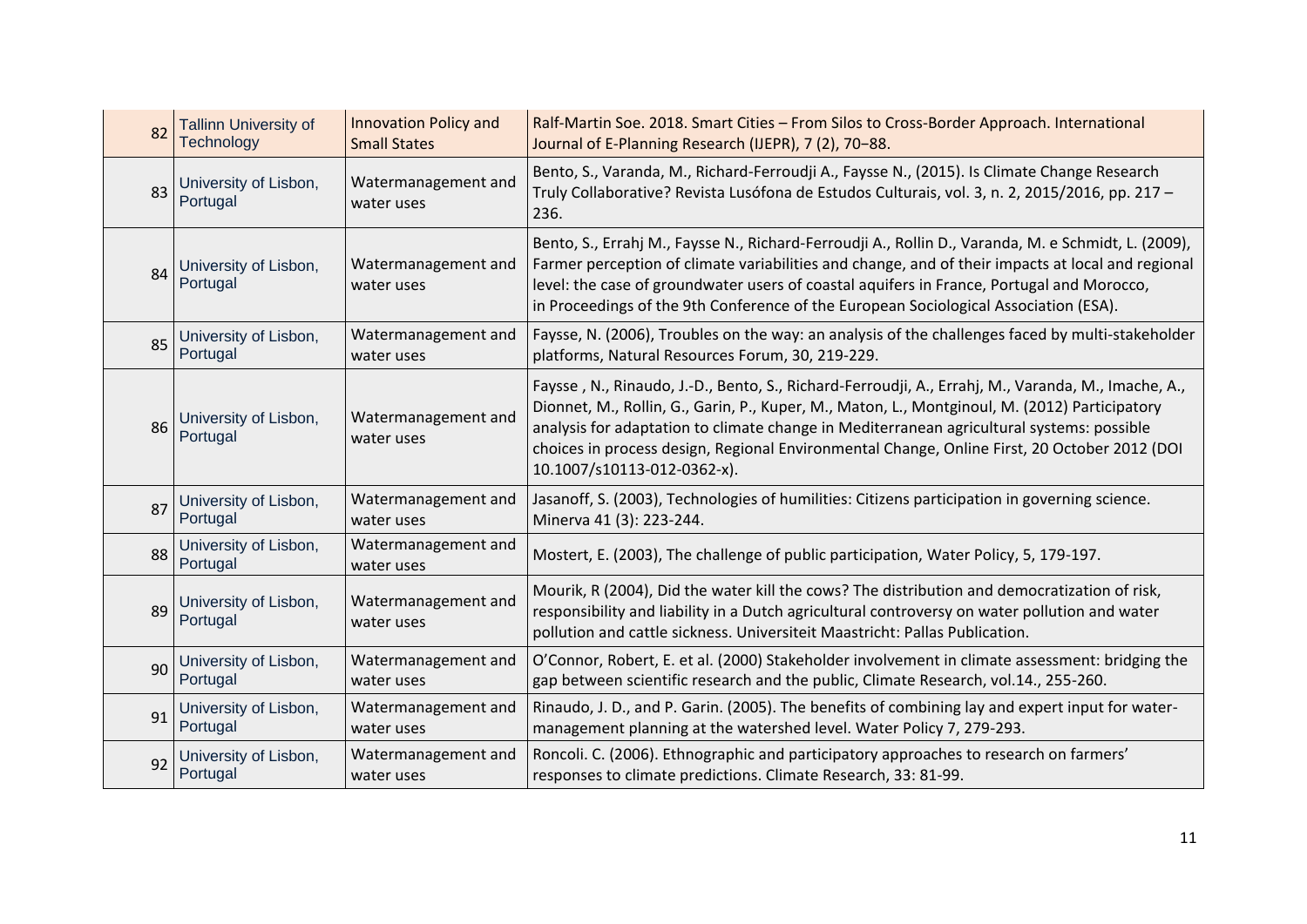| 93  | University of Lisbon,<br>Portugal   | Watermanagement and<br>water uses                                                 | Varanda, M., Bento, S., 2013 Scientists and stakeholders: can two separate worlds be joined<br>for sustainable water management? TWAM 2013 International Conference & Workshops -<br>Proceedings. Aveiro: CESAM - Department of Environment & Planning, University of Aveiro<br>(Portugal). |
|-----|-------------------------------------|-----------------------------------------------------------------------------------|---------------------------------------------------------------------------------------------------------------------------------------------------------------------------------------------------------------------------------------------------------------------------------------------|
| 94  | Université Catholique<br>de Louvain | <b>Ethical and</b><br><b>Philosophical Stakes of</b><br>the Sciences in Societies | N.A.                                                                                                                                                                                                                                                                                        |
|     | 95   University of Oslo             | <b>Science and Technology</b><br>in Politics and Society                          | Allen, John and Stephanie Lavau, 'Just-in-Time' Disease: Biosecurity, poultry and power, Journal<br>of Cultural Economy, Nov. 2013.                                                                                                                                                         |
|     | 96   University of Oslo             | <b>Science and Technology</b><br>in Politics and Society                          | Ascui, Francisco and Heather Lovell; Carbon accounting and the construction of competence,<br>Journal of Cleaner Production 36 (2012) 48-59                                                                                                                                                 |
|     | 97 University of Oslo               | <b>Science and Technology</b><br>in Politics and Society                          | Akrich, Madeleine, The De-Scription of Technical Objects, in Bijker W.E and Law, J. Shaping<br>Technology, Building Society. Studies in Socio-technical Change. MIT Press 1992. (compendium)                                                                                                |
|     | 98 University of Oslo               | <b>Science and Technology</b><br>in Politics and Society                          | Asdal, Kristin, Enacting values from the sea. On innovation devices, value practices, and the co-<br>modifications of markets and bodies in aquaculture, forthcoming in Dussauge, Helgesson and<br>Lee (eds) Value practices in the Life Sciences, Oxford University Press 2015 (hand-out)  |
|     | 99 University of Oslo               | <b>Science and Technology</b><br>in Politics and Society                          | Asdal, Kristin, The office: The weakness of numbers and the production of non-authority;<br>Accounting, Organizations and Society, Volume 36, Issue 1, January 2011, Pages 1-9.                                                                                                             |
|     | 100 University of Oslo              | <b>Science and Technology</b><br>in Politics and Society                          | Asdal, Kristin and Noortje Marres: Performing Environmental Change: The Politics of Social<br>Science Methods, Environment and Planning A, 2014.                                                                                                                                            |
|     | 101 University of Oslo              | <b>Science and Technology</b><br>in Politics and Society                          | Boyd, danah and Kate Crawford, Critical questions for Big Data. Provocations for a cultural.<br>Technological and scholarly phenomenon, in Information, Communication and Society, Vol 15.<br>No 5, June 2012, 662-679.                                                                     |
|     | 102 University of Oslo              | <b>Science and Technology</b><br>in Politics and Society                          | Brandtzæg, Petter Bae, Social Networking Sites: Their Users and Social Implications-A<br>Longitudinal Study, in Journal of Computer-Mediated Communication, Vol. 17, Issue 4, pp-467-<br>488, 2012.                                                                                         |
| 103 | University of Oslo                  | <b>Science and Technology</b><br>in Politics and Society                          | Cooper, Melinda, Introduction and Chapter One: Life Beyond the Limits. University of<br>Washington Press, 2008. (compendium)                                                                                                                                                                |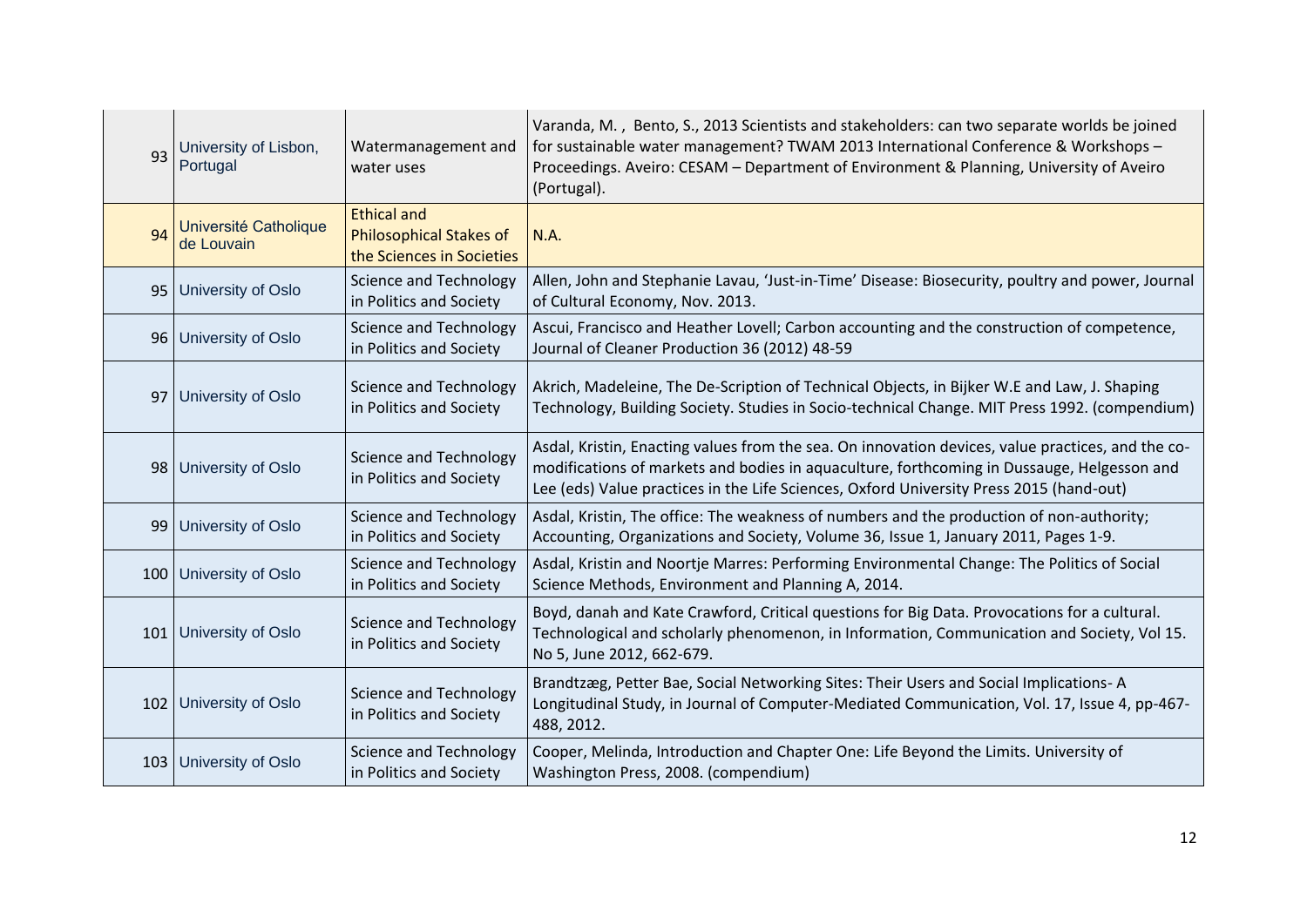| 104 University of Oslo | Science and Technology<br>in Politics and Society        | Dewey, John, The public and its problems. Ohio University Press 1991 [1954], s. 3-37.                                                                                                                                                                                  |
|------------------------|----------------------------------------------------------|------------------------------------------------------------------------------------------------------------------------------------------------------------------------------------------------------------------------------------------------------------------------|
| 105 University of Oslo | <b>Science and Technology</b><br>in Politics and Society | Duhigg, Charles, How Companies Learn Your Secrets, The New York Times, February 16, 2012.                                                                                                                                                                              |
| 106 University of Oslo | <b>Science and Technology</b><br>in Politics and Society | Druglitrø, Tone & Kirk, Robert 2014. "Building Transnational Bodies: Norway and the<br>International Development of Laboratory Animal Science, ca. 1956-1980", Science in Context,<br>Vol. 7, Special Issue 02, pp. 333-357.                                           |
| 107 University of Oslo | <b>Science and Technology</b><br>in Politics and Society | Foucault, Michel, 1 February 1978 in M. Foucault, Security, Territory, Population, Lectures at<br>the College de France 1977-1978. (compendium)                                                                                                                        |
| 108 University of Oslo | Science and Technology<br>in Politics and Society        | Fourcade, Marion, Cents and Sensibility: Economic Valuation and the Nature of "Nature"<br>Source: American Journal of Sociology, Vol. 116, No. 6 (May 2011), pp. 1721-77                                                                                               |
| 109 University of Oslo | <b>Science and Technology</b><br>in Politics and Society | Fourcade, Marion, Price and Prejudice: On Economics and the Enchantment (and<br>Disenchantment) of Nature, in Jens Beckert & Patrik Aspers (eds), The Worth of Goods,<br>Valuation & Pricing in the Economy, Oxford University Press, 2011.                            |
| 110 University of Oslo | <b>Science and Technology</b><br>in Politics and Society | Hermansen, Erlend (2015) "Policy Window Entrepreneurship: The backstage of the World's<br>Largest REDD Initiative" (Working paper, Fronter)                                                                                                                            |
| 111 University of Oslo | Science and Technology<br>in Politics and Society        | Hopwood, A.G. Accounting and the environment: Accounting, Organizations and Society,<br>Volume 34, Issue 3-4, April 2009, Pages 433-439                                                                                                                                |
| 112 University of Oslo | <b>Science and Technology</b><br>in Politics and Society | Horowitz, Roger 2004. "Making the Chicken of Tomorrow: Reworking Poultry as Commodities<br>and as Creatures, 1945-1990", in (eds.) Schrepfer and Scranton, Industrializing Organisms.<br>Introducing Evolutionary History, New York and London: Routledge (compendium) |
| 113 University of Oslo | <b>Science and Technology</b><br>in Politics and Society | Hulme, Mike (2011) "Reducing the Future to Climate: a Story of Climate Determinism and<br>Reductionism". Osiris 26(1): 245-266.                                                                                                                                        |
| 114 University of Oslo | <b>Science and Technology</b><br>in Politics and Society | Hulme, Mike and Mahony, Martin (2010) "Climate Change: What do we know about the IPCC?".<br>Progress in Physical Geography 34(5): 705-718.                                                                                                                             |
| 115 University of Oslo | <b>Science and Technology</b><br>in Politics and Society | Jasanoff, Sheila (2011) "Cosmopolitan Knowledge: Climate Science and Global Civic<br>Epistemology", pp. 129-143, in J. S. Dryzek, R B. Norgaard, and D. Schlosberg (eds) The Oxford<br>Handbook of Climate Change and Society. Oxford: Oxford University Press.        |
| 116 University of Oslo | <b>Science and Technology</b><br>in Politics and Society | Law, John 2010. "Care and Killing: Tensions in Veterinary Practice", in (eds.) Pols, Mol and<br>Moser, Care in Practice: Tinkering in Clinics, Homes and Farms.                                                                                                        |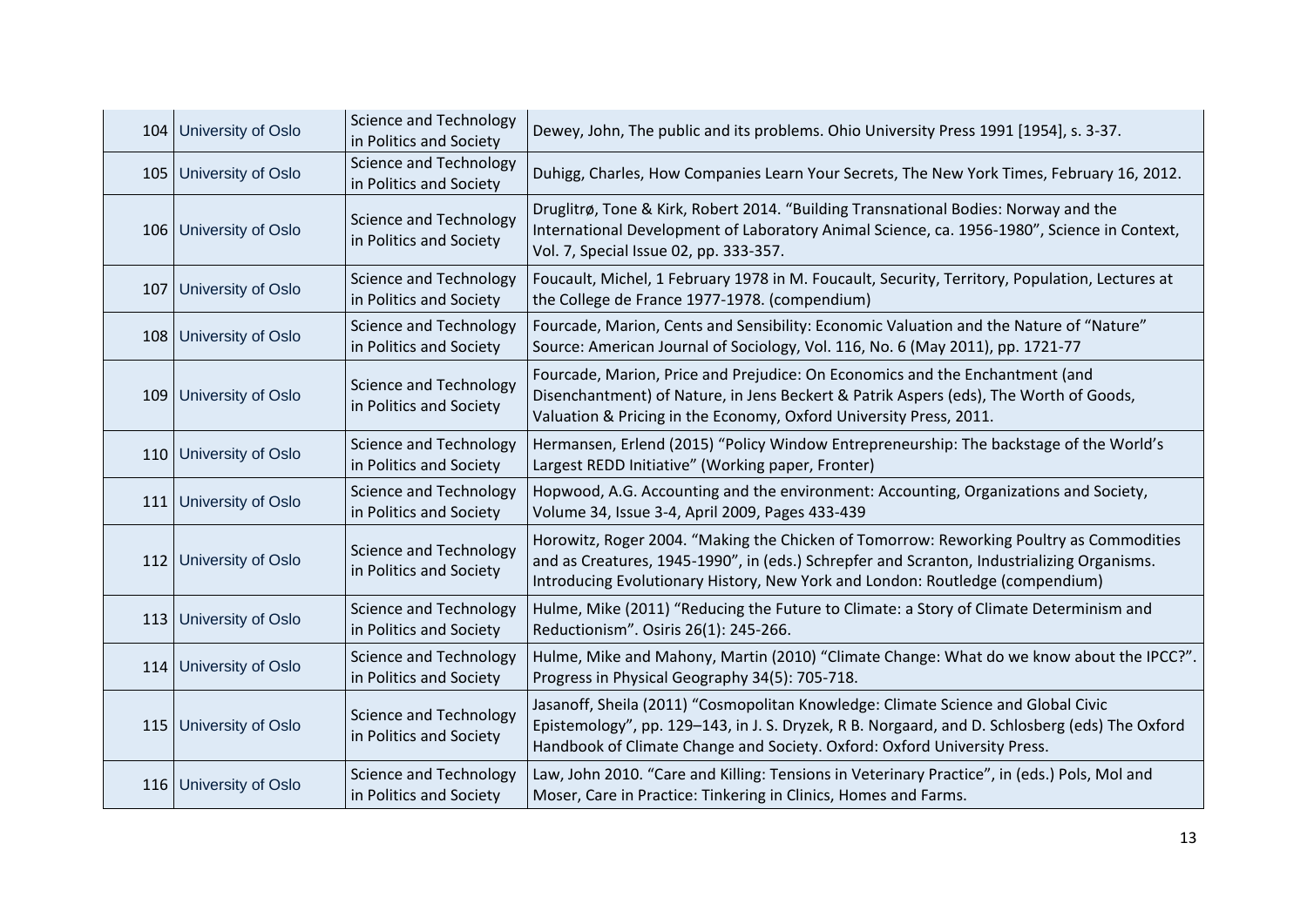|     | 117 University of Oslo   | <b>Science and Technology</b><br>in Politics and Society | Lezaun, Javier, A market of opinions: the political epistemology of focus groups, The<br>Sociological Review, Special Issue: Sociological Review Monograph Series: Market Devices,<br>edited by Fabian Muniesa, Yuval Millo and Michel Callon, Volume 55, Issue Supplement s2,<br>pages 130-151, October 2007. |
|-----|--------------------------|----------------------------------------------------------|----------------------------------------------------------------------------------------------------------------------------------------------------------------------------------------------------------------------------------------------------------------------------------------------------------------|
|     | 118 University of Oslo   | <b>Science and Technology</b><br>in Politics and Society | Lippmann, Walter: Public opinion, Free Press Paperbacks. Simon and Schuster, 1997 [1947].<br>s.161-175 (compendium)                                                                                                                                                                                            |
|     | 119 University of Oslo   | <b>Science and Technology</b><br>in Politics and Society | Lunt, Peter and Livingstone, Sonia (2013) Media studies' fascination with the concept of the<br>public sphere: critical reflections and emerging debates. Media, culture & society, 35 (1). pp.<br>87-96.                                                                                                      |
|     | 120   University of Oslo | Science and Technology<br>in Politics and Society        | MacKenzie, Donald A R, Making things the same: Gases, emission rights and the politics of<br>carbon markets, Accounting, Organizations and Society, Volume 34, Issue 3-4, April 2009, Pages<br>440-455                                                                                                         |
| 121 | University of Oslo       | <b>Science and Technology</b><br>in Politics and Society | Marres, Noortje, The Issues Deserve More Credit; Pragmatic Contributions to the Study of<br>Public Involvement in Controversy, in Social Studies of Science, 37,5, 2007, p. 759-780.                                                                                                                           |
|     | 122 University of Oslo   | Science and Technology<br>in Politics and Society        | Noortje Marres, Carolin Gerlitz: Interface Methods: Renegotiating relations between digital<br>research STS and Sociology, CSISP, Working Paper Nr. 3, (free acess via academia.edu)                                                                                                                           |
|     | 123 University of Oslo   | <b>Science and Technology</b><br>in Politics and Society | Miele, Mara, The taste of happiness; free-range chicken. Environment and Planning A, 2001, p.<br>2076-2090.                                                                                                                                                                                                    |
|     | 124 University of Oslo   | <b>Science and Technology</b><br>in Politics and Society | Moser, Ingunn, Disability and the promises of technology. Technology, subjectivity and<br>embodiment within an order of the normal, in Information, Communication & Society Vol. 9,<br>No. 3, June 2006, pp. 373-395                                                                                           |
|     | 125 University of Oslo   | Science and Technology<br>in Politics and Society        | Moser, Ingunn, Thygesen, Hilde, Exploring possibilities in telecare for ageing societies,<br>forthcoming in Barnes, Marian (et al.) 'Renewing Care: critical international perspectives on the<br>ethics of care, 2015. See Fronter.                                                                           |
|     | 126 University of Oslo   | <b>Science and Technology</b><br>in Politics and Society | Muniesa, Fabian: A flank movement in the understanding of valuation: The Sociological Review,<br>Volume 59, Issue Supplement s2, Article first published online: 1 JUN 2012                                                                                                                                    |
| 127 | University of Oslo       | <b>Science and Technology</b><br>in Politics and Society | Muniesa, Fabian, Yuval Millo and Michel Callon: An introduction to market devices The<br>Sociological Review Volume 55, Issue Supplement, 2007.                                                                                                                                                                |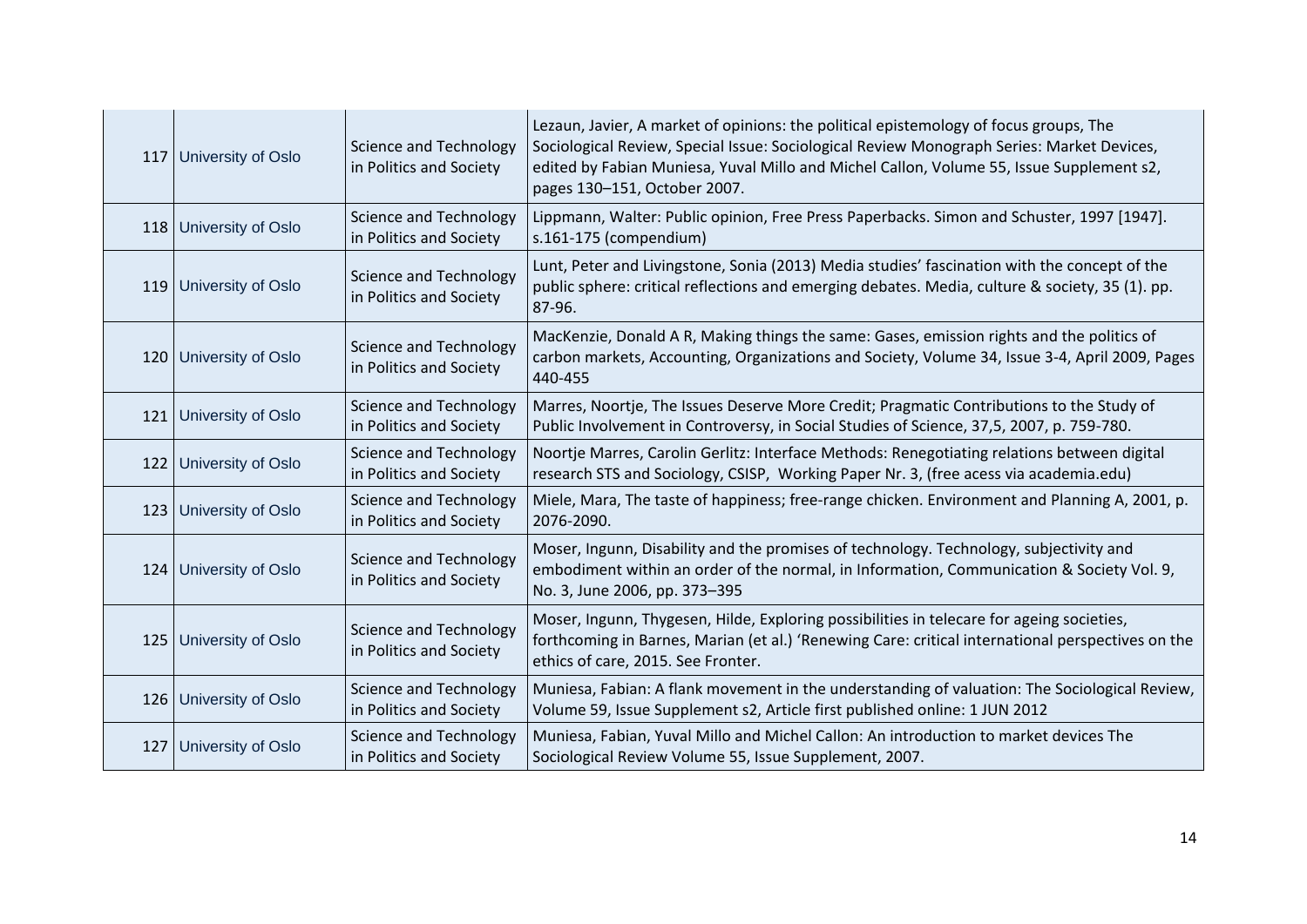| 128 University of Oslo | <b>Science and Technology</b><br>in Politics and Society | Nyland, Kari, Pettersen, Inger Johanne, Katarina Östergren, Same reform - different practices?<br>How regional health enterprises adjust to management control reforms, in Journal of<br>Accounting & Organizational Change, Vol.5, No.1, 2009, p. 35-61.                                              |
|------------------------|----------------------------------------------------------|--------------------------------------------------------------------------------------------------------------------------------------------------------------------------------------------------------------------------------------------------------------------------------------------------------|
| 129 University of Oslo | <b>Science and Technology</b><br>in Politics and Society | Oreskes, Naomi (2004) "Beyond the Ivory Tower: The Scientific Consensus on climate change".<br>Science 306 (5702), 1686.                                                                                                                                                                               |
| 130 University of Oslo | <b>Science and Technology</b><br>in Politics and Society | Pols, J., Care at a distance. On the Closeness of Technology, chapters 3 The heart of the Matter:<br>Good nursing at a distance and chapter 8 Innovating care innovation p. 45-62 and 135-152,<br>Amsterdam: Amsterdam UP, 2012.                                                                       |
| 131 University of Oslo | <b>Science and Technology</b><br>in Politics and Society | Porter, TM (1992) Quantification and the accounting ideal in science. Social Studies of Science<br>$22(4): 633-52.$                                                                                                                                                                                    |
| 132 University of Oslo | <b>Science and Technology</b><br>in Politics and Society | Rose, Nikolas, The Politics of Life itself, Theory, Culture and Society, 18:6, 1-30, 2001.                                                                                                                                                                                                             |
| 133 University of Oslo | <b>Science and Technology</b><br>in Politics and Society | Ruppert, Evelyn, John Law, Mike Savage: Reassembling the Social Science Methods: The<br>Challenge of Digital Devices in Theory Culture and Society, 30 (4) 22-46.                                                                                                                                      |
| 134 University of Oslo | <b>Science and Technology</b><br>in Politics and Society | Stefan Schwarzkopf and Rainer Gries: Ernest Dichter, Motivation Research and the 'Century of<br>the Consumer' in Ernest Dichter and Motivation Research. New Perspectives on the Making of<br>Post-war Consumer Culture in Stefan Schwarzkopf and Rainer Gries, Palgrave Macmillan 2010.<br>Compedium. |
| 135 University of Oslo | <b>Science and Technology</b><br>in Politics and Society | Sarewitz, Daniel (2011) "Does Climate Change Knowledge Really Matter". WIREs Climate<br>Change 2: 475-481.                                                                                                                                                                                             |
| 136 University of Oslo | <b>Science and Technology</b><br>in Politics and Society | Singleton, Vicky 2012. "When Contexts Meet: Feminism and Accountability in UK Cattle<br>Farming", in Science, Technology and Human Values, Vol. 27, No. 4, pp. 404-433.                                                                                                                                |
| 137 University of Oslo | <b>Science and Technology</b><br>in Politics and Society | Sundqvist, Göran, Bohlin, Ingemar, Hermansen, Erlend and Yearley Steven (forthcoming)<br>"Formalisation and Separation: A Systematic Basis for Interpreting Approaches to Summarising<br>Science for Climate Policy"                                                                                   |
| 138 University of Oslo | <b>Science and Technology</b><br>in Politics and Society | van der Sluijs, Jeroen, van Eijndhoven, Josée, Shackley, Simon and Wynne Brian (1998)<br>"Anchoring Devices in Science for Policy: The Case of Consensus around Climate Sensitivity.<br>Social Studies of Science 28(2): 291-323.                                                                      |
| 139 University of Oslo | <b>Science and Technology</b><br>in Politics and Society | Storsul, Tanja, Deliberation or Self-presentation. Young People, Politics and Social Media, in<br>Nordicom Review 35, 2014, p. 17-28.                                                                                                                                                                  |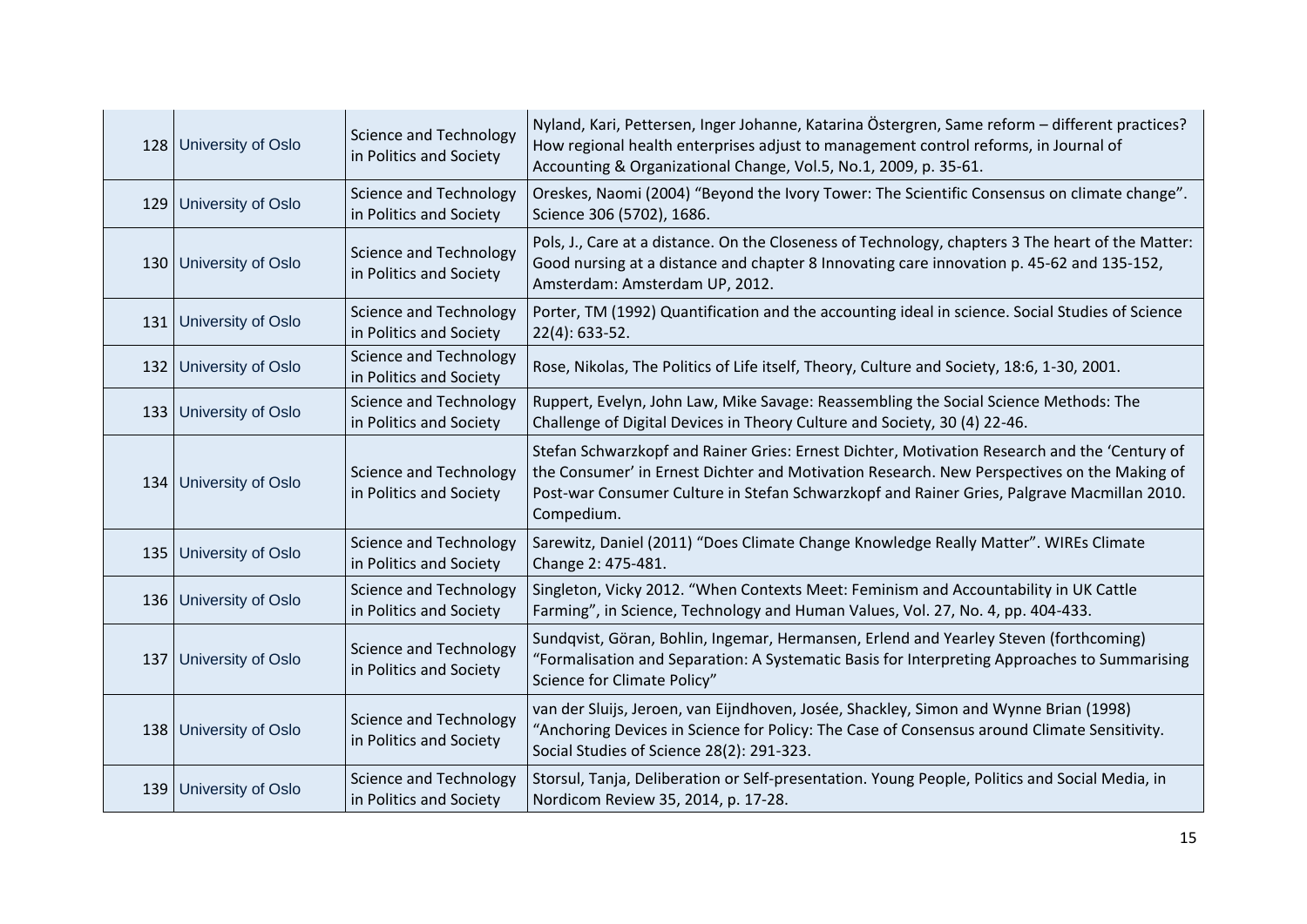|     | 140 University of Oslo   | <b>Science and Technology</b><br>in Politics and Society | Thygesen, Hilde, Moser, Ingunn, Technology and Good Dementia Care: An Argument for an<br>Ethics-in-Practice Approach, p.129-148, in Schillmeyer, M., Domenech, M. (eds.) New<br>Technologies and Emerging Spaces of Care, Farnham, UK: Ashgate Publ. 2010. (compendium) |
|-----|--------------------------|----------------------------------------------------------|-------------------------------------------------------------------------------------------------------------------------------------------------------------------------------------------------------------------------------------------------------------------------|
|     | 141 University of Oslo   | <b>Science and Technology</b><br>in Politics and Society | Thompson, Charis, "Good Science" Chapter 2 in Good Science. The Ethical Choreography of<br>Stem Cell Research. MIT 2013. (compendium)                                                                                                                                   |
|     | 142 University of Oslo   | <b>Science and Technology</b><br>in Politics and Society | Turkle, Sherry, How Computers change the way we think, The Chronicle Review, January, 30,<br>2004.                                                                                                                                                                      |
|     | 143 University of Oslo   | <b>Science and Technology</b><br>in Politics and Society | Van Hal, Lineke.B.E. et. al., The 'empowered client' in vocational rehabilitation: The excluding<br>impact of inclusive strategies, in Health Care Analysis, 20 (3), 2012, p. 213-230.                                                                                  |
|     | 144 University of Oslo   | <b>Science and Technology</b><br>in Politics and Society | Willems, Dick, Varieties of goodness in high-tech home care, in Mol, A., Moser, I., Pols, J. (eds.)<br>Care in Practice. On tinkering in Clinics, Homes and Farms, Bielefeld: Transcript Verlag, 2010, p.<br>257-276. (compendium)                                      |
|     | 145   University of Oslo | <b>Innovation and Global</b><br>Challenges               | Abramovitz, M. (1986): "Catching-up, forging ahead and falling behind", Journal of Economic<br>History, 46: 385-406.                                                                                                                                                    |
|     | 146 University of Oslo   | <b>Innovation and Global</b><br>Challenges               | Asheim, B.T., Gertler, M. (2005): "The geography of innovation: Regional innovation systems",<br>in Fagerberg, J., Mowery, D. and Nelson, R. (Eds.): The Oxford Handbook of Innovation.                                                                                 |
| 147 | University of Oslo       | <b>Innovation and Global</b><br>Challenges               | Bartelsman, E. J. and Doms, M. (2000): "Understanding productivity: lessons from longitudinal<br>microdata", Journal of Economic Literature, 38 (3): 569-594. Link                                                                                                      |
|     | 148 University of Oslo   | <b>Innovation and Global</b><br>Challenges               | Breschi and Lissoni (2001): "Knowledge spillovers and local innovation systems: A critical<br>survey", Industrial and Corporate Change, 10 (4): 975-1005. Link                                                                                                          |
|     | 149 University of Oslo   | <b>Innovation and Global</b><br>Challenges               | Cappelen, Å., Raknerud, A. and Rybalka, M. (2012): "The effects of R&D tax credits on patenting<br>and innovation"; Research Policy, 41: 334-345.                                                                                                                       |
|     | 150 University of Oslo   | <b>Innovation and Global</b><br>Challenges               | Castellacci, F. (2007): "Evolutionary and new growth theories. Are they converging?", Journal of<br>Economic Surveys, 21 (3): 585-627. Link                                                                                                                             |
|     | 151 University of Oslo   | <b>Innovation and Global</b><br>Challenges               | Castellacci, F. (2008a): "Technology clubs, technology gaps and growth trajectories", Structural<br><b>Change and Economic Dynamics. Link</b>                                                                                                                           |
|     | 152 University of Oslo   | <b>Innovation and Global</b><br>Challenges               | Castellacci, F. (2008b): 'Technological paradigms, regimes and trajectories: manufacturing and<br>service industries in a new taxonomy of sectoral patterns of innovation", Research Policy, 37,<br>978-994. Link                                                       |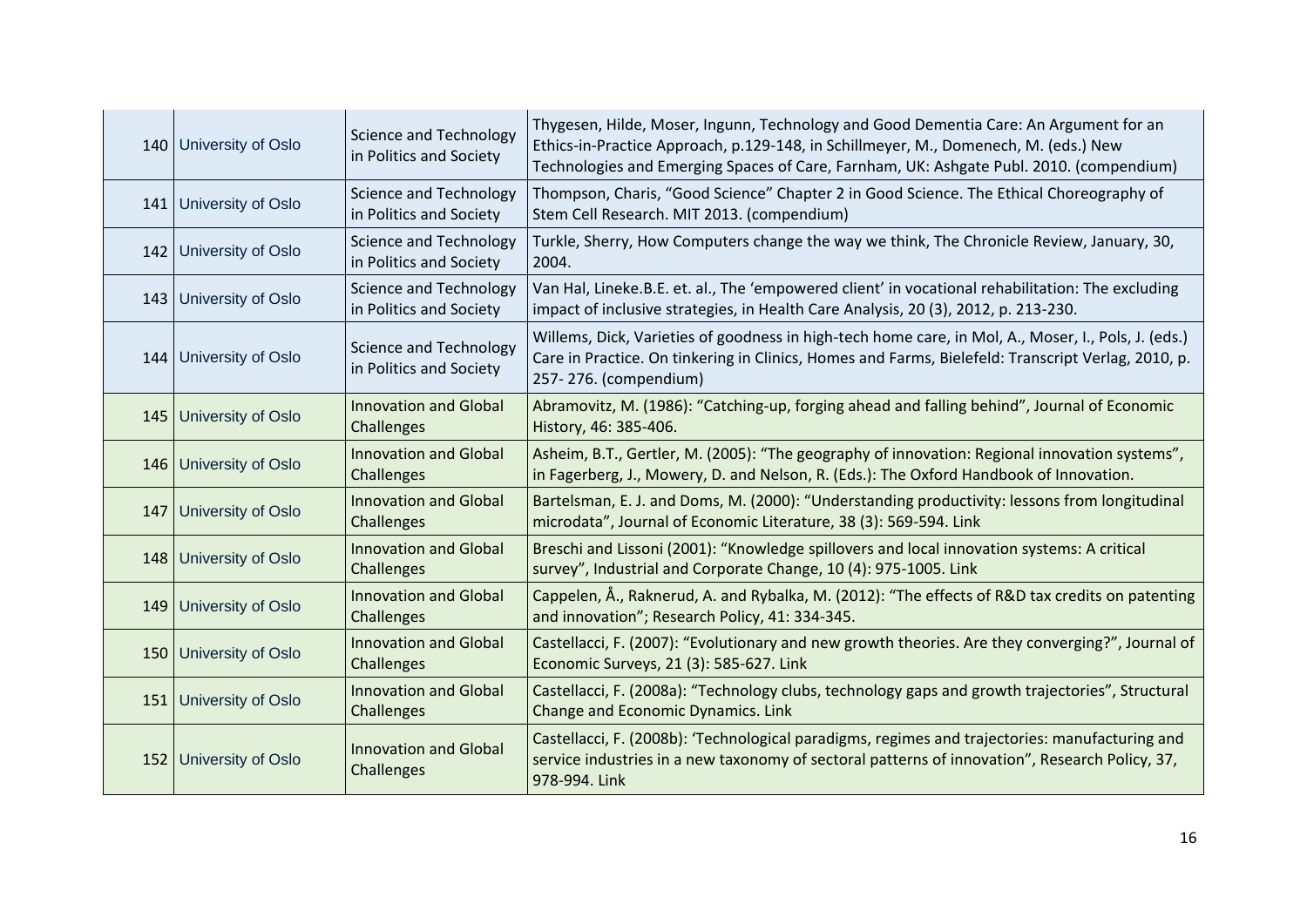| 153 University of Oslo   | <b>Innovation and Global</b><br>Challenges | Castellacci, F. (2008c): "Innovation and the competitiveness of industries: Comparing the<br>mainstream and evolutionary approaches", Technological Forecasting and Social Change. Link                             |
|--------------------------|--------------------------------------------|---------------------------------------------------------------------------------------------------------------------------------------------------------------------------------------------------------------------|
| 154 University of Oslo   | <b>Innovation and Global</b><br>Challenges | Castellacci, F. (2011): "How does competition affect the relationship between innovation and<br>productivity? Estimation of a CDM model for Norway", Economics of Innovation and New<br>Technology. Link            |
| 155 University of Oslo   | <b>Innovation and Global</b><br>Challenges | Cooke, P. (2001): "Regional innovation systems, clusters and the knowledge economy",<br>Industrial and Corporate Change, 10 (4): 945-974. Link                                                                      |
| 156 University of Oslo   | <b>Innovation and Global</b><br>Challenges | Crepon, B., Duguet, E. and Mairesse, J. (1998): 'Research, innovation and productivity: an<br>econometric analysis at the firm level', Economics of Innovation and New Technology, 7 (2),<br>115-158. Link          |
| 157 University of Oslo   | <b>Innovation and Global</b><br>Challenges | David, P.; B. Hall and A. Toole, A. (2000): "Is public R&D a complement or substitute for private<br>R&D? A review of the econometric evidence", Research Policy, 29: 497-529.                                      |
| 158 University of Oslo   | <b>Innovation and Global</b><br>Challenges | Fagerberg, J. (1994): "Technology and International differences in growth rates", Journal of<br>Economic Literature, 32: 1147-1175.                                                                                 |
| 159 University of Oslo   | <b>Innovation and Global</b><br>Challenges | Fagerberg, J., and Srholec, M. (2008): "National innovation systems, capabilities and economic<br>development", Research Policy, 37: 1417-1435. Link                                                                |
| 160 University of Oslo   | <b>Innovation and Global</b><br>Challenges | Malerba, F. (2005): "Sectoral systems: How and why innovation differs across sectors", in<br>Fagerberg, J., Mowery, D. and Nelson, R. (Eds.): The Oxford Handbook of Innovation.                                    |
| 161 University of Oslo   | <b>Innovation and Global</b><br>Challenges | Miles, I. (2005): "Innovation in services", in Fagerberg, J., Mowery, D. and Nelson, R. (Eds.): The<br>Oxford Handbook of Innovation.                                                                               |
| 162 University of Oslo   | <b>Innovation and Global</b><br>Challenges | OECD (2010): "R&D tax incentives: rationale, design, evaluation", mimeo, OECD.                                                                                                                                      |
| 163 University of Oslo   | <b>Innovation and Global</b><br>Challenges | Lundvall, B.Å. and Borràs, S. (2005): "Science, technology and innovation policies", in J.<br>Fagerberg, D. C. Mowery & R. R. Nelson (Eds.), The Oxford Handbook of Innovation, Oxford<br>University Press, Oxford. |
| 164 University of Oslo   | <b>Innovation and Global</b><br>Challenges | Pavitt, K. (1984): "Sectoral patterns of technical change: towards a taxonomy and a theory",<br>Research Policy, 13, 343-373. Link                                                                                  |
| 165   University of Oslo | <b>Innovation and Global</b><br>Challenges | Wieser, R. (2005): "Research and development productivity and spillovers: empirical evidence<br>at the firm level", Journal of Economic Surveys, 19 (4): 587-621. Link                                              |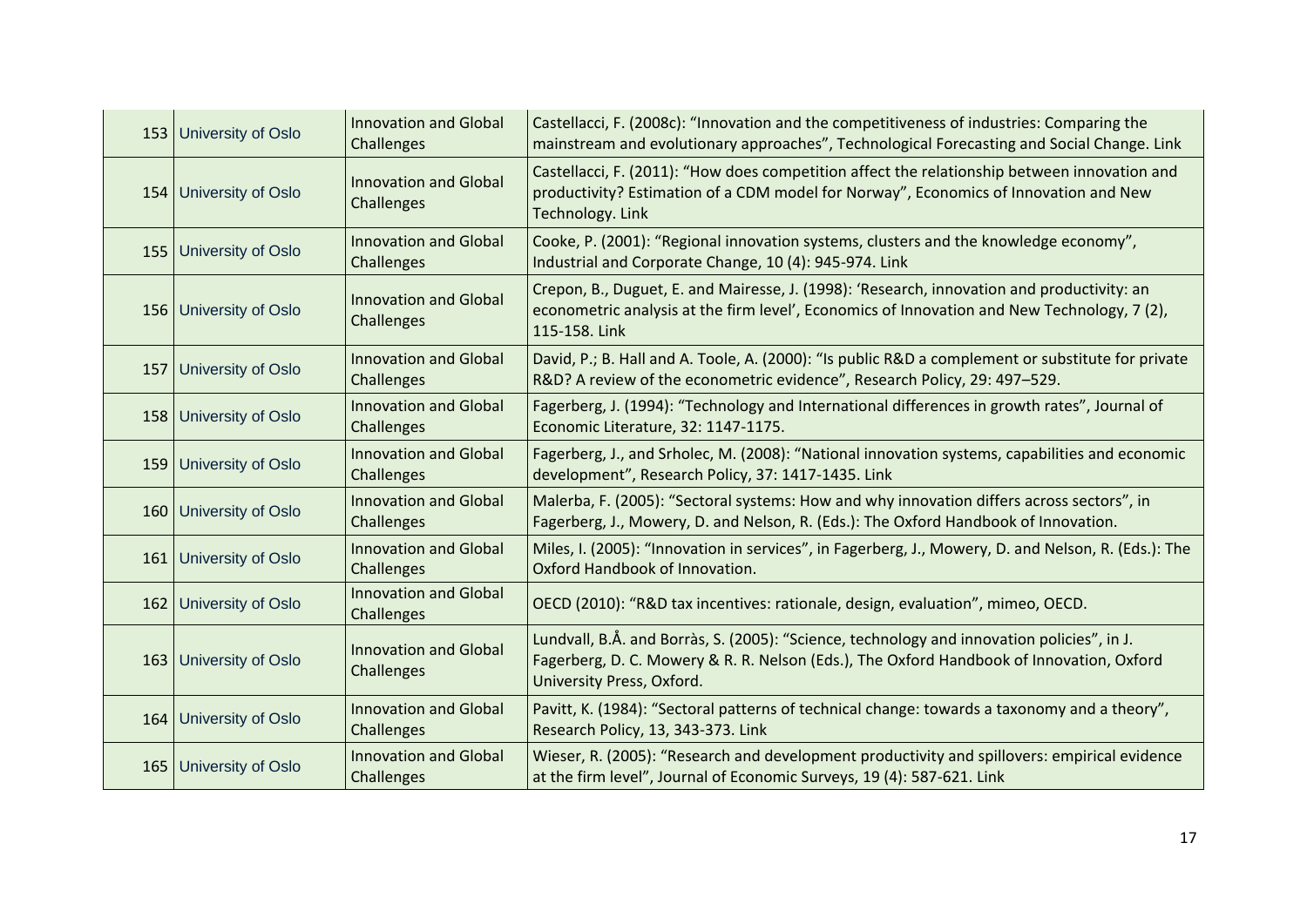| 166 University of Oslo | <b>Innovation and Global</b><br>Challenges | van Alphen, K., van Ruijven, J., Kasa, S., Hekket, M. & Turkenburg, W. (2009): The performance<br>of the Norwegian carbon dioxide, capture and storage innovation system, Energy Policy, 37 (1):<br>43-55.                                                                                                                          |
|------------------------|--------------------------------------------|-------------------------------------------------------------------------------------------------------------------------------------------------------------------------------------------------------------------------------------------------------------------------------------------------------------------------------------|
| 167 University of Oslo | <b>Innovation and Global</b><br>Challenges | Andersen, A. D. (2012). Towards a new approach to natural resources and development: the<br>role of learning, innovation and linkage dynamics. International Journal of Technological<br>Learning, Innovation and Development, 5(3), 291-324.                                                                                       |
| 168 University of Oslo | <b>Innovation and Global</b><br>Challenges | Bergek, A., Jacobsson, S., Carlsson, B., Lindmark, S. & Rickne, A. (2008): Analyzing the functional<br>dynamics of technological innovation systems: a scheme of analysis. Research Policy, 37 (3):<br>407-429.                                                                                                                     |
| 169 University of Oslo | <b>Innovation and Global</b><br>Challenges | Christiansen, A. C. (2002). "New renewable energy developments and the climate change issue:<br>a case study of Norwegian politics", Energy Policy, 235-243.                                                                                                                                                                        |
| 170 University of Oslo | <b>Innovation and Global</b><br>Challenges | Fagerberg, J. D. Mowery, B. Verspagen (2009): "The evolution of Norway's national innovation<br>system", Science and Public Policy, 36 (6), 431-444.                                                                                                                                                                                |
| 171 University of Oslo | <b>Innovation and Global</b><br>Challenges | Ferranti, D., Perry, G.E., Lederman, D., Maloney, W.F., (2002) From Natural Resources to the<br>Knowledge Economy, World Bank Latin America, World Bank: Washington<br>http://elibrary.worldbank.org/docserver/download/9780821350096.pdf?expires=1354009560<br>&id=id&accname=ic_oslonor&checksum=0776AAB4BB11236376DC27C446AF600A |
| 172 University of Oslo | Innovation and Global<br>Challenges        | Garud, R. and Karnøe, P. (eds) (2012), Path Dependence and Creation, Psychology Press,                                                                                                                                                                                                                                              |
| 173 University of Oslo | <b>Innovation and Global</b><br>Challenges | Geels, F.W. & Schot, J. (2007): Typology of sociotechnical transition pathways, Research Policy,<br>36: 399-417.                                                                                                                                                                                                                    |
| 174 University of Oslo | <b>Innovation and Global</b><br>Challenges | Jacobsson, S. & Bergek, A. (2004): Transforming the Energy Sector: The Evolution of<br>Technological Systems in Renewable Energy Technology. Industrial and Corporate Change, 13<br>$(5): 815 - 849.$                                                                                                                               |
| 175 University of Oslo | <b>Innovation and Global</b><br>Challenges | Jacobsson, S. & Bergek, A. (2011): Innovation system analyses and sustainability transitions:<br>contributions and suggestions for research, Environmental Innovation and Sustainable<br>Transitions 1 (1): 41-57.                                                                                                                  |
| 176 University of Oslo | <b>Innovation and Global</b><br>Challenges | Jaffe, A.B., Newell, R.G., Stavins, R.N. (2002): Environmental Policy and Technological Change.<br>Environmental and Resource Economics, 22, 41-69.                                                                                                                                                                                 |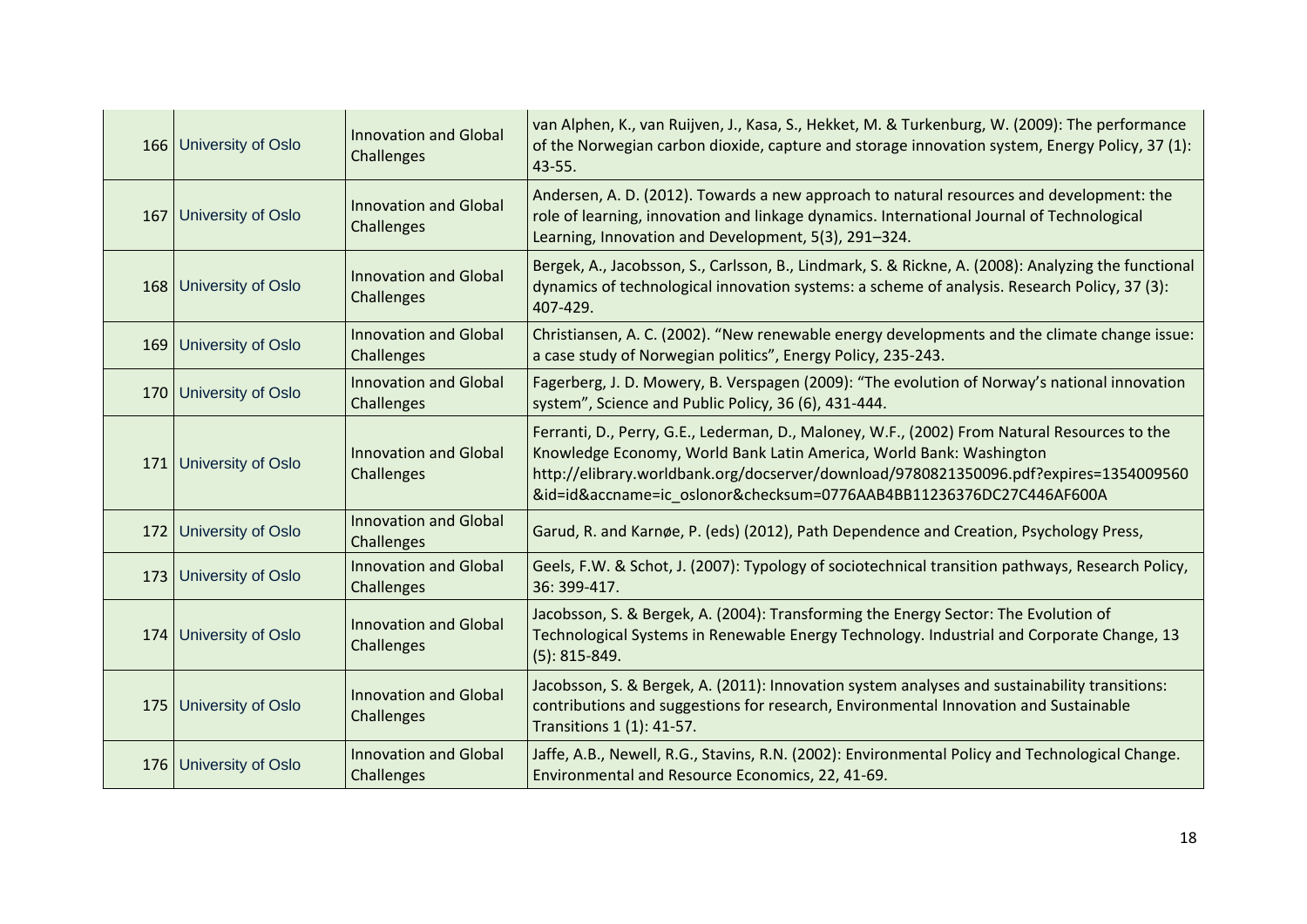|     | 177 University of Oslo    | <b>Innovation and Global</b><br>Challenges | Kasa S, Underthun, A, 2010 "Navigation in new terrain with familiar maps: Masterminding<br>socio-spatial equality through resource oriented innovation policy." Environment and Planning<br>A, 42, 1328-1345.                 |
|-----|---------------------------|--------------------------------------------|-------------------------------------------------------------------------------------------------------------------------------------------------------------------------------------------------------------------------------|
|     | 178 University of Oslo    | <b>Innovation and Global</b><br>Challenges | Markard, J. & Truffer, B. (2008): Technological innovation systems and the multi-level<br>perspective: towards an integrated framework, Research Policy, 37 (4): 596-615.                                                     |
|     | 179 University of Oslo    | <b>Innovation and Global</b><br>Challenges | Narula, R. 2002. "Innovation systems and 'inertia' in R&D location: Norwegian firms from<br><b>Research Policy</b>                                                                                                            |
|     | 180 University of Oslo    | <b>Innovation and Global</b><br>Challenges | Rogge, K.S., Hoffmann, V.H. (2010): The impact of the EU ETS on the sectoral innovation system<br>for power generation technologies - Findings for Germany, Energy Policy, 38 (12): 7639-7652.                                |
|     | 181 University of Oslo    | <b>Innovation and Global</b><br>Challenges | Sachs, J., & Warner, A. (1995). Natural resource abundance and economic growth. NBER<br>Working Paper Series 5398, National Bureau of Economic Research.                                                                      |
|     | 182 University of Oslo    | <b>Innovation and Global</b><br>Challenges | Smith, K. (2007). Innovation and growth in resource-based economies. CEDA Growth, (58), 50-<br>57.                                                                                                                            |
|     | 183 University of Oslo    | <b>Innovation and Global</b><br>Challenges | Smith, K. (2009). "Climate change and radical energy innovation: the policy issues." TIK Working<br>Paper, No. 20090101.<br>http://www.sv.uio.no/tik/InnoWP/Smith%202009 Climate%20Change%20and%20Energy%20I<br>nnovation.pdf |
|     | 184 University of Oslo    | <b>Innovation and Global</b><br>Challenges | Ville, S., & Wicken, O. (2012). The dynamics of resource-based economic development:<br>Evidence from Australia and Norway. Industrial and Corporate Change.                                                                  |
|     | 185 University of Oslo    | <b>Innovation and Global</b><br>Challenges | Tjernshaugen, A. (2011). "The growth of political support for CO2 capture and storage in<br>Norway", Environmental Politics, 20, 227-245.                                                                                     |
|     | 186 University of Oslo    | <b>Innovation and Global</b><br>Challenges | Unruh, G. C. (2000). "Understanding carbon lock-in", Energy Policy, 28:817-830.                                                                                                                                               |
| 187 | <b>University of Oslo</b> | <b>Innovation and Global</b><br>Challenges | Abreu, M. & V. Grinevich (2012), The nature of academic entrepreneurship in the UK: Widening<br>the focus on entrepreneurial activities, Research Policy, forthcoming.                                                        |
|     | 188 University of Oslo    | <b>Innovation and Global</b><br>Challenges | Beise, M. & H. Stahl (1999), Public research and industrial innovations in Germany, Research<br>Policy, 28(4): 397-422.                                                                                                       |
|     | 189 University of Oslo    | <b>Innovation and Global</b><br>Challenges | Bekkers, R. and I.M. Bodas Freitas (2008), Analysing knowledge transfer channels between<br>universities and industry: To what degree do sectors also matter? Research Policy, 37 1837-<br>1853.                              |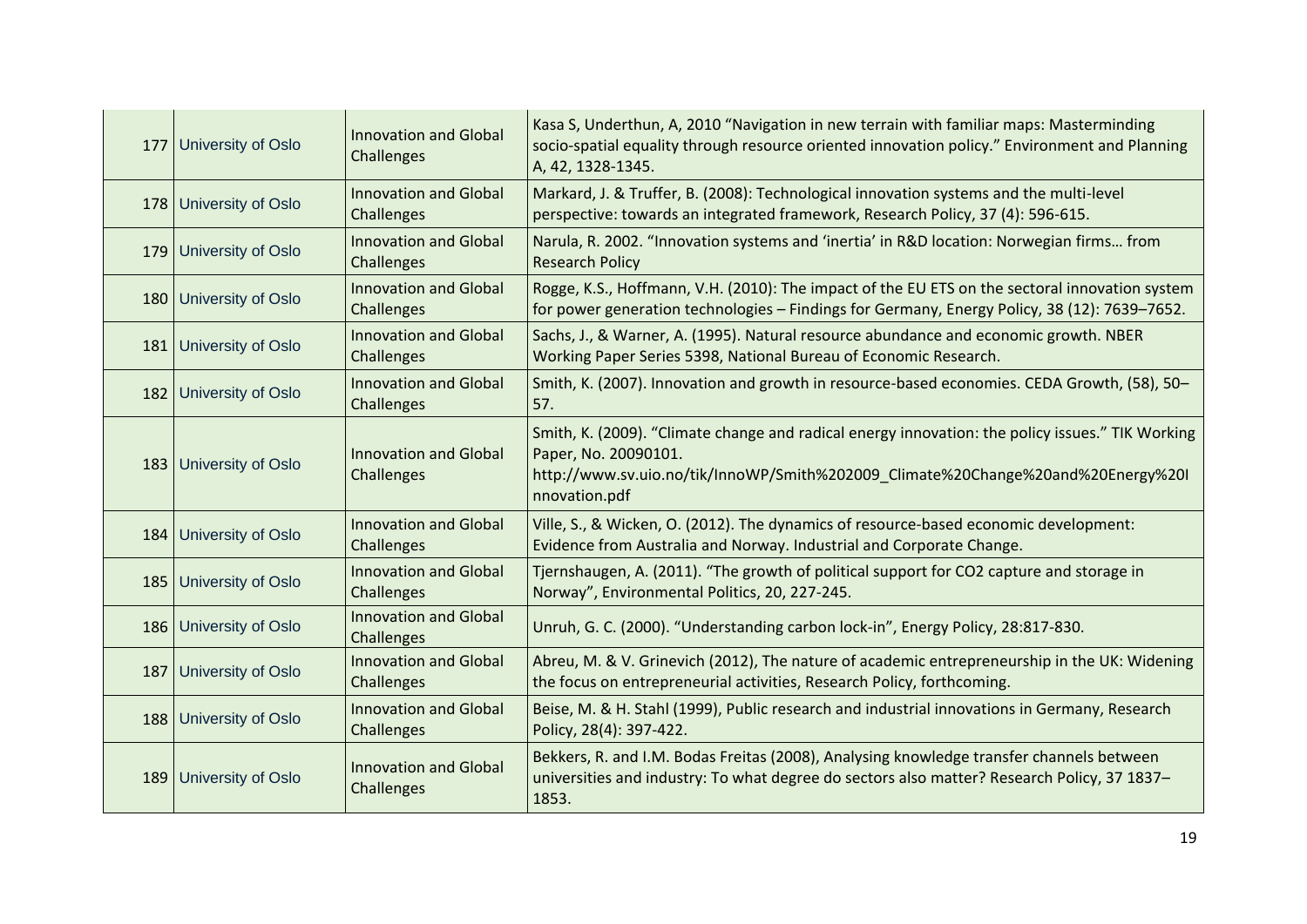| 190 University of Oslo   | <b>Innovation and Global</b><br>Challenges | Bozeman, B. (2001), Technology transfer and public policy: a review of research and theory,<br>Research Policy, 29:627-655.                                                                               |
|--------------------------|--------------------------------------------|-----------------------------------------------------------------------------------------------------------------------------------------------------------------------------------------------------------|
| 191 University of Oslo   | <b>Innovation and Global</b><br>Challenges | Cohen, W.M., R.R. Nelson & J.P Walsh (2002), Links and impacts: the influence of public<br>research on industrial R&D, Management Science, 48:1-23.                                                       |
| 192 University of Oslo   | <b>Innovation and Global</b><br>Challenges | Debackere, K. and R. Veugelers (2005), The role of academic technology transfer organizations<br>in improving industry science links, Research Policy, 34:321-342.                                        |
| 193 University of Oslo   | <b>Innovation and Global</b><br>Challenges | Etzkowitz, H. (1998), The norms of entrepreneurial science: cognitive effects of the new<br>university-industry linkages, Research Policy, 27(8):823-33.                                                  |
| 194 University of Oslo   | <b>Innovation and Global</b><br>Challenges | Etzkowitz, H. & Loet Leydesdorff (2000), The dynamics of innovation: From National Systems<br>and 'Mode 2' to a Triple Helix of University-Industry-Government relations, Research Policy,<br>29:109-123. |
| 195   University of Oslo | <b>Innovation and Global</b><br>Challenges | Fransman, M. (2001), Designing Dolly: interactions between economics, technology and science<br>and the evolution of hybrid institutions, Research Policy, 30:263-273.                                    |
| 196 University of Oslo   | <b>Innovation and Global</b><br>Challenges | Grimaldi, R., M. Kenney, D.S. Siegel & M. Wright, 2011, 30 years after Bayh-Dole: Reassessing<br>academic entrepreneurship, Research Policy, 40:1045-1057                                                 |
| 197 University of Oslo   | <b>Innovation and Global</b><br>Challenges | Gulbrandsen, M. (2005), 'But Peter's in it for the money': the liminality of entrepreneurial<br>scientists, VEST Journal for Science and Technology Studies, 18:49-75.                                    |
| 198 University of Oslo   | <b>Innovation and Global</b><br>Challenges | Gulbrandsen, M., D.C. Mowery & M. Feldman (2011), Introduction to the special section:<br>heterogeneity and university-industry relations, Research Policy, 40:1-5.                                       |
| 199 University of Oslo   | <b>Innovation and Global</b><br>Challenges | Guston, D.H. (1999), Stabilizing the boundary between US politics and science: the role of the<br>office of technology transfer as a boundary organization, Social Studies of Science, 29:87-111.         |
| 200 University of Oslo   | <b>Innovation and Global</b><br>Challenges | Larédo, P. & P. Mustar (2004), Public-Sector Research: a Growing Role in Innovation Systems,<br>Minerva, 42:11-27.                                                                                        |
| 201 University of Oslo   | <b>Innovation and Global</b><br>Challenges | Larsen, M.T (2011), The implications of academic enterprise for public science: An overview of<br>the empirical evidence, Research Policy, 40:6-19.                                                       |
| 202 University of Oslo   | <b>Innovation and Global</b><br>Challenges | Mowery, D.C. & B.N. Sampat (2004), The Bayh-Dole Act of 1980 and University-Industry<br>Technology Transfer: A Model for Other OECD Governments? Journal of Technology Transfer,<br>30:115-127.           |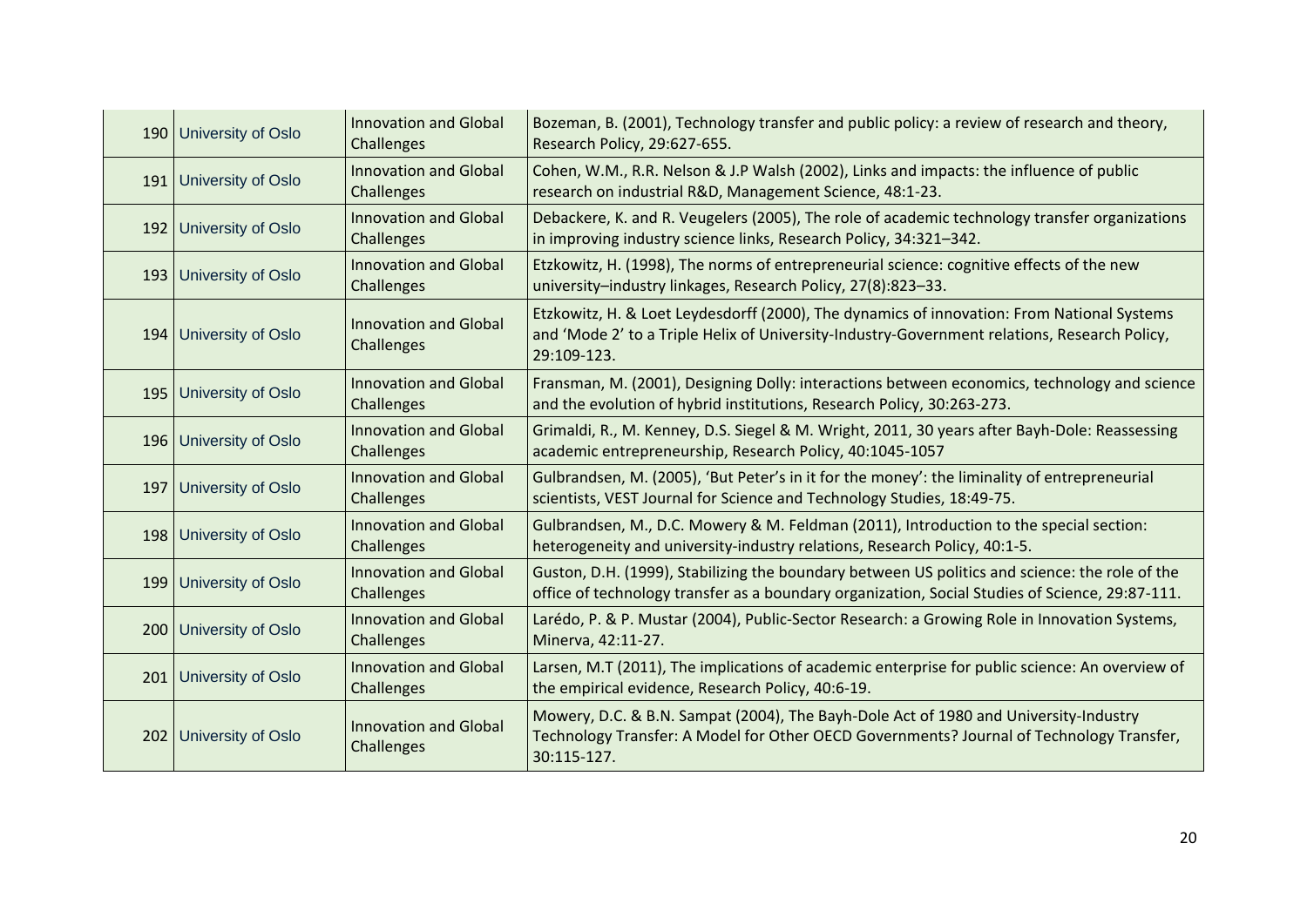|     | 203 University of Oslo      | <b>Innovation and Global</b><br>Challenges                                        | O'Gorman, C. Byrne, O., Pandya, D. (2008), How scientists commercialise new knowledge via<br>entrepreneurship, Journal of Technology Transfer, 33:23-43.                                       |
|-----|-----------------------------|-----------------------------------------------------------------------------------|------------------------------------------------------------------------------------------------------------------------------------------------------------------------------------------------|
| 204 | <b>University of Oslo</b>   | <b>Innovation and Global</b><br><b>Challenges</b>                                 | Rosenberg, N. & R. Nelson, 1994, American universities and technical advance in industry,<br>Research Policy, 23:323-348.                                                                      |
| 205 | University of Oslo          | <b>Innovation and Global</b><br>Challenges                                        | Slaughter, S. and G. Rhoades (1993), Changes in Intellectual Property Statutes and Policies at a<br>Public University: Revising the Terms of Professional Labor, Higher Education, 26:287-312. |
|     | 206 University of Oslo      | <b>Innovation and Global</b><br>Challenges                                        | Tuunainen, J. (2005), Contesting a Hybrid Firm at a Traditional University, Social Studies of<br>Science, 35:173-210.                                                                          |
| 207 | <b>University of Oslo</b>   | <b>Innovation and Global</b><br>Challenges                                        | Vohora, A., M. Wright and A. Lockett (2004), Critical junctures in the development of university<br>high-tech spinout companies, Research Policy, 33:147-175.                                  |
| 208 | <b>University of Oslo</b>   | <b>Innovation and Global</b><br>Challenges                                        | Whitley, R., 2002, "Developing innovative competences: the role of institutional frameworks",<br>Industrial and Corporate Change, 11:497-528.                                                  |
| 209 | University of<br>Strasbourg | <b>Environmental Sciences</b><br>& Management<br>practices in the<br>Anthropocene | Crutzen, Paul J. (2006), "Albedo enhancement by stratospheric sulfur injections: A contribution<br>to resolve a policy dilemma?", Climatic Change 77, 211-220.                                 |
| 210 | University of<br>Strasbourg | <b>Environmental Sciences</b><br>& Management<br>practices in the<br>Anthropocene | Fleming, James Rodger (2010), Fixing the Sky. The checkered History of Weather and Climate<br>Control (New York: Columbia University Press).                                                   |
| 211 | University of<br>Strasbourg | <b>Environmental Sciences</b><br>& Management<br>practices in the<br>Anthropocene | Fleming, James Rodger and Vladimir Jankovic (2011) eds., "Klima," OSIRIS 26.                                                                                                                   |
| 212 | University of<br>Strasbourg | <b>Environmental Sciences</b><br>& Management<br>practices in the<br>Anthropocene | Hamblin, Jacob Darwin (2013), Arming Mother Nature. The Birth of Catastrophic<br>Environmentalism (Oxford: Oxford University Press).                                                           |
| 213 | University of<br>Strasbourg | <b>Environmental Sciences</b><br>& Management                                     | Miller, Clark A. Miller and Paul Edwards (2001) eds., Changing the Atmosphere. Expert<br>Knowledge and Environmental Governance (Cambridge: MIT Press).                                        |